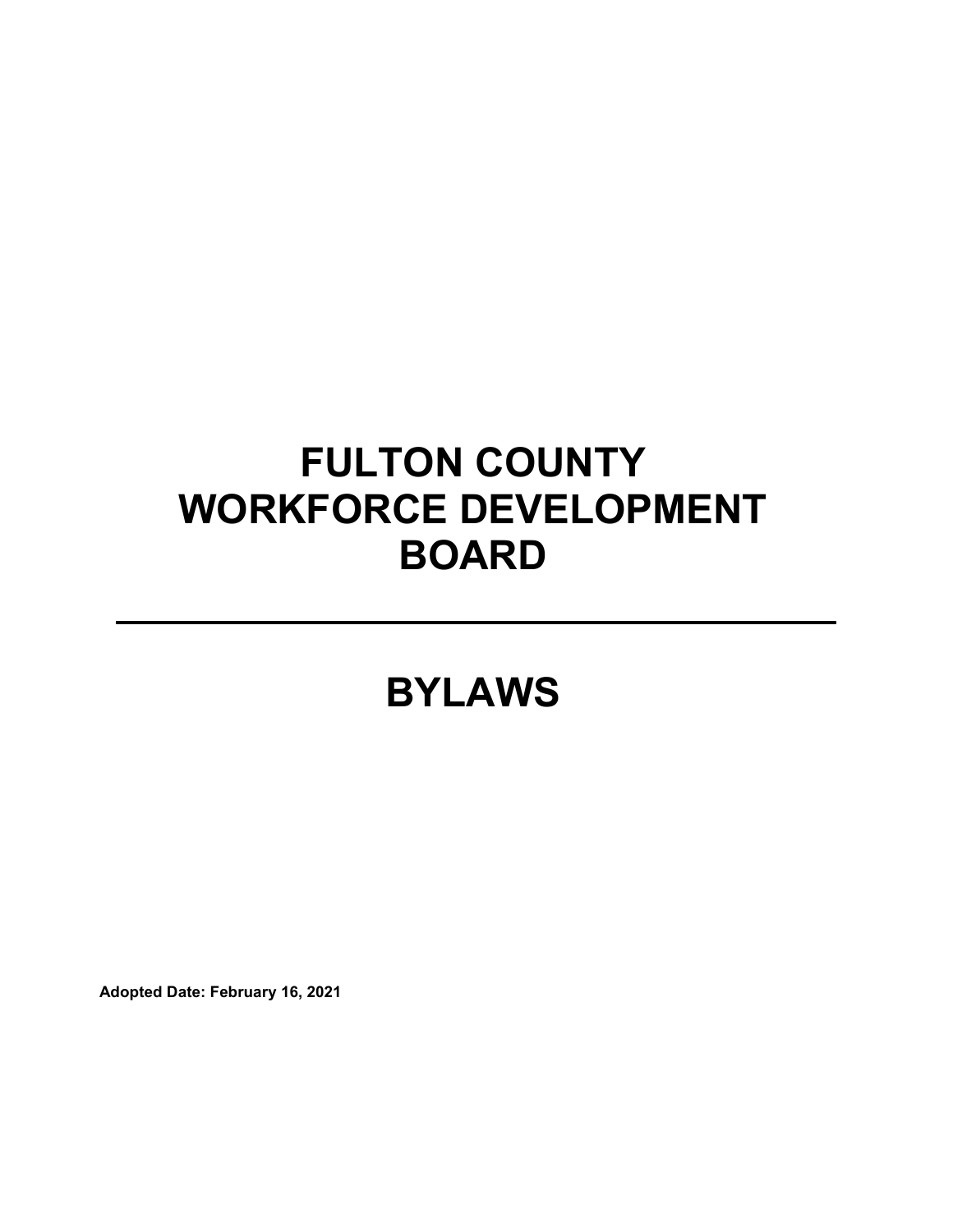#### **BYLAWS OF THE FULTON COUNTY WORKFORCE DEVELOPMENT BOARD**

#### **ARTICLE I. GENERAL PROVISIONS**

#### **Section A. Official Name and Address of the Organization**

The name of this organization shall be known as the Fulton County Local Workforce Development Board ("LWDB"). The name of the organization shall be formally used for all correspondence, contracts, and documents pertaining to the local entity under the Workforce Innovation and Opportunity Act of 2014 ("WIOA"). The LWDB is certified by the Governor of Georgia, pursuant to WIOA. For the purpose of these Bylaws, the "LWDB" or "Board" shall mean the Fulton County Workforce Development Board.

The principal office of the Fulton County Workforce Development Board shall be within the Select Fulton Economic Development Department Workforce Development Division, located at Select Fulton Economic Development, 141 Pryor Street, Suite 2052, Atlanta, Georgia 30303, with all mail, agreements, correspondence and other documents addressed to this location.

#### **Section B. General Organization & Charter Statement**

The Fulton County Workforce Development Board is established in response to the provisions specified in the Workforce Innovation and Opportunity Act of 2014 ("WIOA") enacted by 20 C.F.R. 679.310(b) to set policy for the portion of the statewide workforce system within the County of Fulton County, Georgia.

In partnership with the Chief Local elected Official ("CLEO"), the Fulton County Workforce Development Board will develop the Local Workforce Development Plan for its service area with the purpose of providing workforce activities that increase the employment, retention, and earnings of participants, increase occupational skill attainment by participants, and, as a result, improve the quality of the workforce, reduce welfare dependency, and enhance the productivity and competitiveness of the local economy.

The composition, functions, and responsibilities of the Fulton County Workforce Development Board are established by WIOA §107 and any amendments thereto, the applicable Federal Regulations, and CLEO. From time-to-time the CLEO may, through certain directives, establish the scope and duties of the Fulton County Workforce Development Board, consistent with the WIOA.

#### **Section C. Authority of Board**

The Fulton County Workforce Development Board hereinafter referred to as the Board, functions as a joint partner with the CLEO pursuant to WIOA §107 and the regulations promulgated thereunder which implement WIOA within the Fulton County Local Workforce Development Area (LWDA), Area 6. The Board shall act on behalf of the LWDA andshall provide policy guidance for and exercise oversight of the LWDA as set forth inWIOA.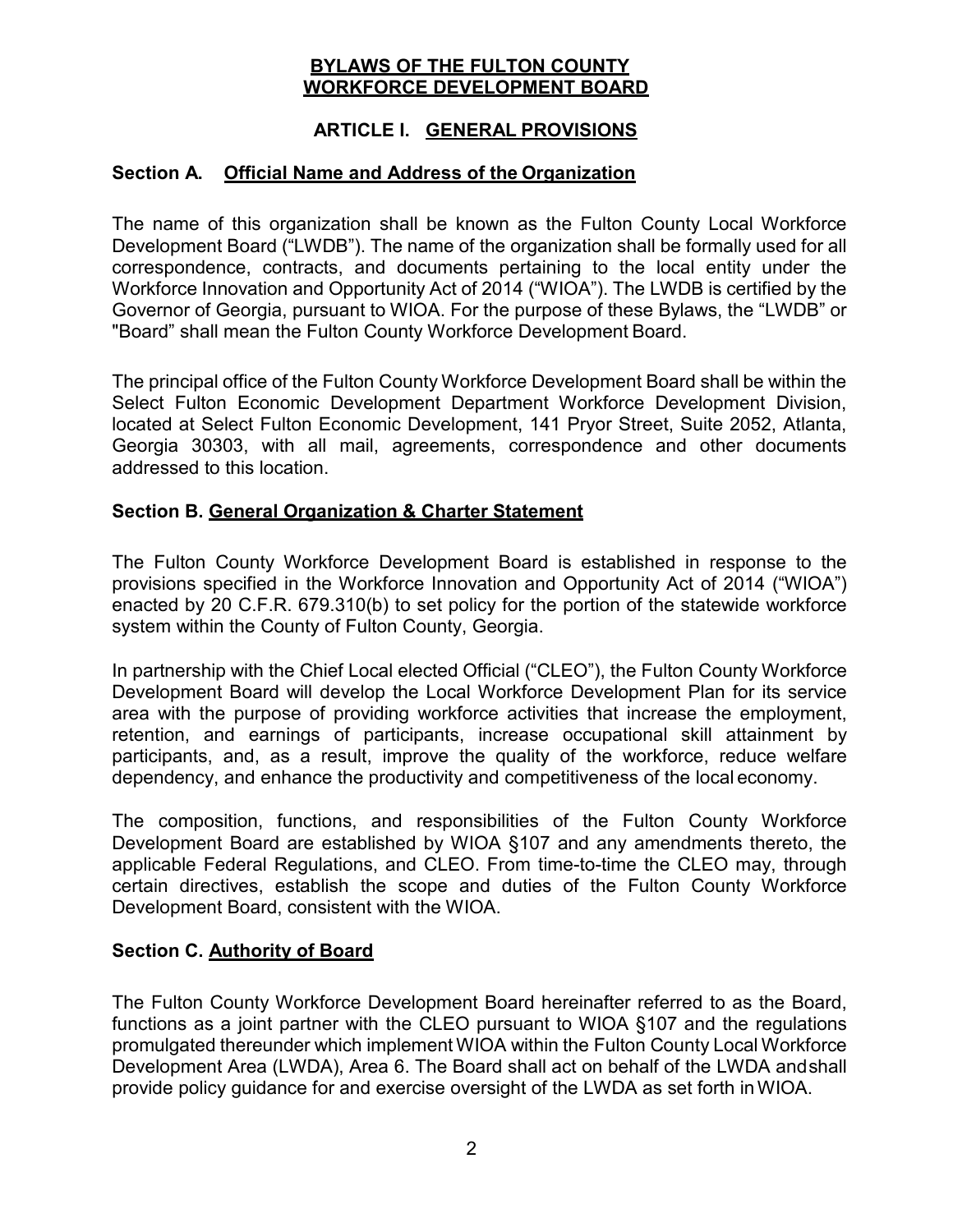#### **Section D. Functions of Board**

Within the Local Workforce Development Area, the Board functions in partnership with the CLEO to fulfill the goals and objectives of the local One-Stop System, the tenets under WIOA, and the responsibilities stated in their governance documents. At the minimum the CLEO and the Board or designated Board staff shall:

- 1. Develop the Local and Regional Plan and conduct oversight of the One-Stop System, youth activities, and employment and training activities under Title I of WIOA. The Board shall convene local workforce development system stakeholders to assist in the development of the local plan and in identifying non-Federal expertise and resources to leverage support for workforce development activities.
- 2. Conduct workforce research and regional labor market analysis.
- 3. Lead efforts to engage with a diverse range of employers and entities in the region to promote business representation; to develop effective linkages with employers to support utilization of the workforce system; to ensure that workforce investment activities meet the needs of employers and support economic growth in the region; and to implement proven and promising strategies.
- 4. Negotiate local performance accountability measures.
- 5. Designate and/or certify One-Stop operators with the agreement of the CLEO.
- 6. Identify eligible training providers, providers of career service and youth organization based on recommendations from Board members and the Youth Standing Committee as well as locally developed performance and labor market information.
- 7. Develop a budget (with the grant recipient or as same is designated by the CLEO) for the activities in the local area, consistent with the local plan and duties of the Board, which budget must be approved by the CLEO.
- 8. Lead efforts, with representatives of secondary and postsecondary education programs, in the local area to develop and implement career pathways within the local area.
- 9. Develop strategies for using technology to maximize the accessibility and effectiveness of the local workforce development system for employers, workers and jobseekers.
- 10. Coordinate activities with education and training providers in the local area, including workforce, adult education and literacy, career and technical education, and Vocational Rehabilitation activities. Specifically, this includes reviewing applications to provide adult literacy activities under Title II to determine whether applications are consistent with the local plan, and implementing cooperative agreements with Vocational Rehabilitation agencies to enhance provision of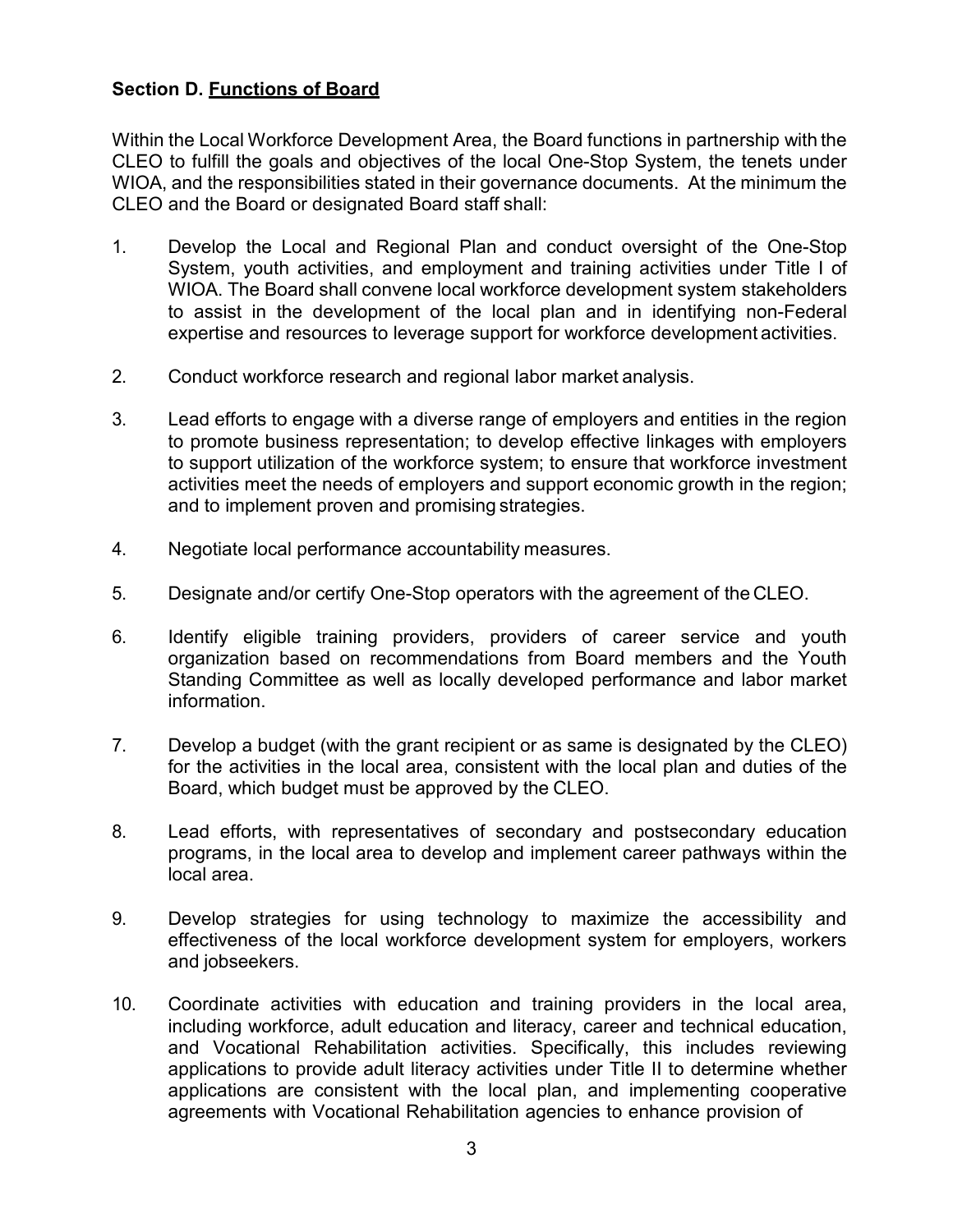services to individuals with disabilities.

- 11. Lead efforts in the local area to identify, promote, and disseminate proven and promising strategies and initiatives to meet the needs of employers and workers. The Board will assess the One-Stop for accessibility for individuals with disabilities.
- 12. Provide provision of program oversight and consumer choice requirements, in partnership with the CLEO.

## **Section E. Purpose of the Board**

The Board represents a wide variety of individuals, businesses, and organizations throughout the local area. The Board serves as a strategic convener to promote and broker effective relationships between the CLEO and economic, education, and workforce partners.

The Board must develop a strategy to continuously improve and strengthen the workforce development system through innovation in, and alignment and improvement of, employment, training, and education programs to promote economic growth. Board members must establish a platform in which all members actively participate and collaborate closely with the required and other partners of the workforce development system, including public and private organizations. This is crucial to the Board's role to integrate and align a more effective, job-driven workforce development system.

#### **ARTICLE II. MEMBERSHIP PROVISIONS**

#### **Section A. Appointment of Members and Board Composition**

It shall be the sole responsibility and authority of the CLEO to appoint members to the Board. The CLEO shall appoint members to the Board from the enumerated categories of Section 107(b)(2) of WIOA and in compliance with the applicable federal and state regulations.

Members shall be appointed to the Board and offered reappointment at the discretion of the CLEO. The CLEO shall examine the initial and any subsequent duration of membership for compliance. The notification of appointment and the term of service shall be provided by the CLEO through written correspondence. Term appointments will be staggered and may be considered for re-appointment.

- 1. The Board shall be comprised of representatives of private sector business and public sector organizations from the local region. A simple majority of the members of the Board shall be representatives from the private sector.
- 2. It is recommended that members live in or be employed in Fulton County, but the CLEO is authorized and has the sole discretion to appoint members that neither live in work in Fulton County for the betterment of the workforce program. Removal from consideration of membership or forfeiture of existing membership shall occur if the above residency provisions cannot be met, unless authorized or waived by the CLEO.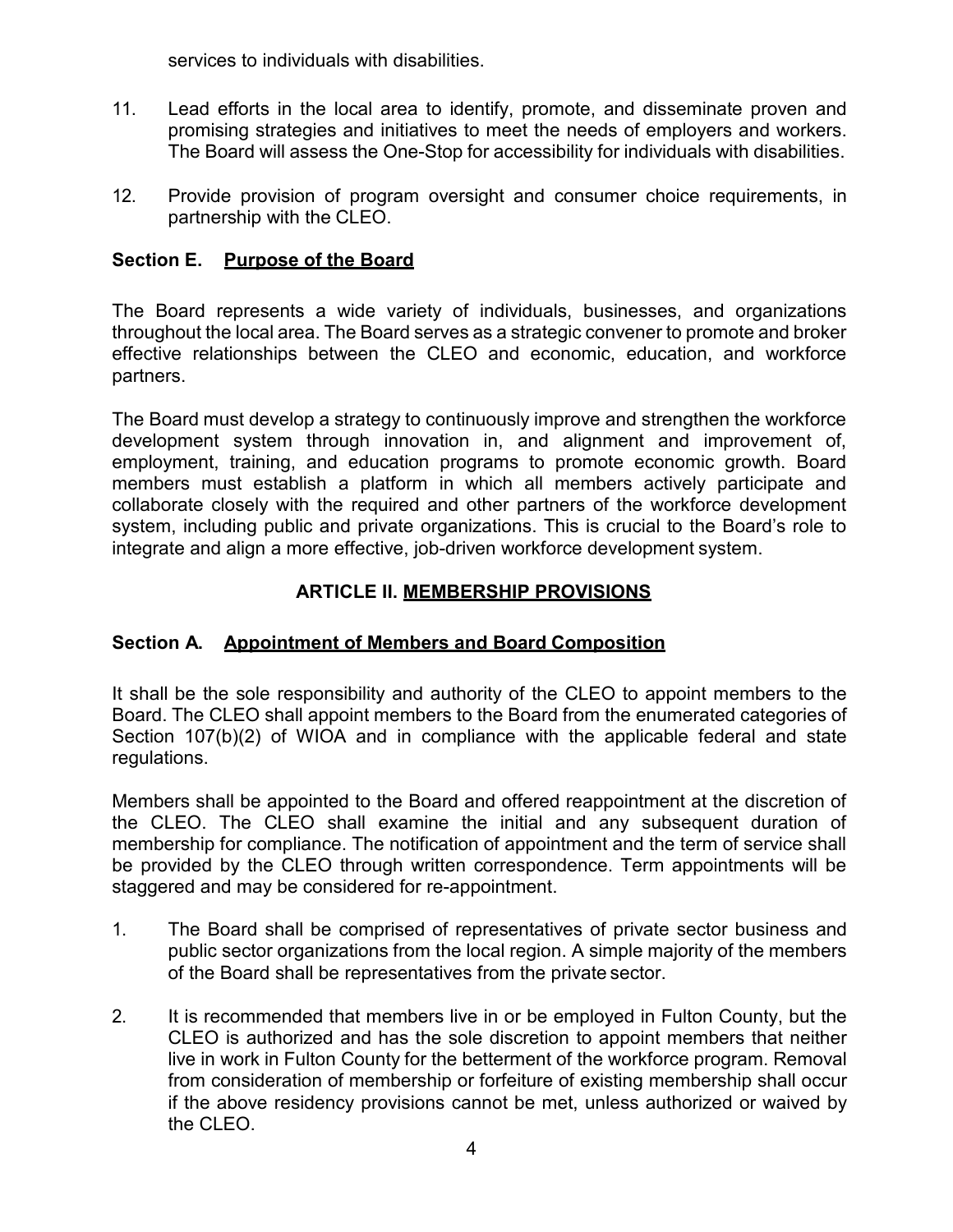- 3. The Board shall be appointed by the CLEO from the followingcategories:
	- (a) Representatives who are owners of businesses, chief executives or operating officers of businesses, or other business executives or employers with optimum policymaking or hiring authority; represent businesses, including small businesses, or organizations representing business described in this clause, that provide employment opportunities that, at a minimum, include high-quality, work-relevant training and development in indemand industry sectors or occupations in the local area; and are appointed from among individuals nominated by local business organizations and business trade associations;
	- (b) Representatives (20% of the entire Board) of the workforce within the local area must include two or more representatives of labor organizations and one representative from a joint labor-management apprenticeship program, or an apprenticeship program in the area (if it exists); may include representatives of community-based organizations with experience at addressing the employment needs of individuals with barriers to employment and may include representatives of organizations with demonstrated experience addressing employment, training/education needs of eligible youth (including out-of-school youth);
	- (c) One representative administering adult education and literacy activities under Title II must be included;
	- (d) One representative of higher educational institutions (including community colleges) must be included;
	- (e) Representatives of local educational agencies and community-based organizations with experience addressing education or training needs of individuals with barriers to employment may be included;
	- (f) One representative of economic and community development entities must be included;
	- (g) One representative of Wagner-Peyser programs must be included;
	- (h) One representative of Vocational Rehabilitation programs must be included;
	- (i) Representatives of agencies or entities administering transportation, housing, and public assistance programs; and representatives of philanthropic organizations may be included; and
	- (j) Any other individuals or representatives of entities that the CLEO may determine to be appropriate.

SPECIAL RULE – The one representative of adult education and literacy activities and the one representative of higher education must be appointed from among individuals recommended by local education and training providers or institutions,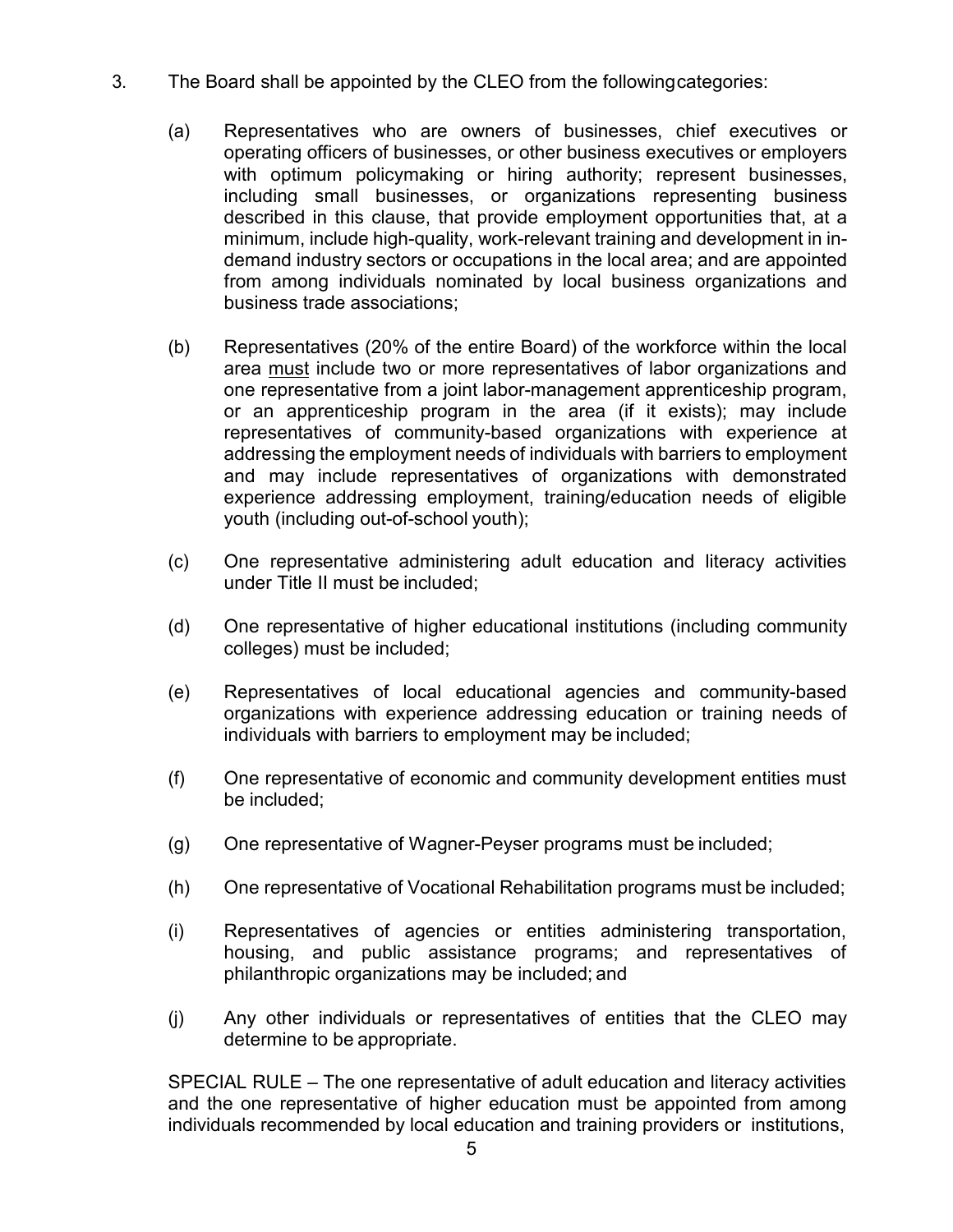if there are multiple providers in the local area.

- 4. Support staff to the Board shall periodically review the composition of the Regulatory-required One-Stop Partners and other representatives of the public sector. They will make recommendations to the Board and CLEO in order to maintain that portion of the Board's composition and appropriate representation. Those recommendations may be submitted to an appropriate subcommittee for their review and disposition; and
- 5. Potential members representing the private sector shall be recommended to the CLEO by organizations representing local businesses, such as local chambers of commerce or development authorities. The CLEO may also solicit recommendations to fill vacancies by consulting with strategic industry partners representing high-demand occupations in the area. In all instance, these potential appointments will be submitted to the CLEO for final disposition.

The CLEO shall appoint all future members to the Board via a letter of appointment.

## **Section B. Membership Resignation or Termination**

- 1. Membership shall be terminated in case of resignation, removal for cause, disqualification, non-compliance with the residency provisions (unless waived), failure to attend the meetings of the Board or if found in direct violation of the Board's conflict of interest policy outlined in Section C of these bylaws. The right of a member to vote and all his/her rights and responsibilities in the affairs of the Board shall cease upon termination of membership.
	- (a) Members are subject to termination for failure to attend one-half (1/2) of the meetings annually and/or failure to attend two (2) consecutively scheduled meetings of the Board. It shall be assumed that members missing two consecutive meetings or more than one-half (1/2) of the meetings held annually, have other business commitments, which preclude active Board participation. Therefore, in order to maintain full representation, and in the best interest of the Board as a whole, said member will be notified of removal in accordance with provision stated in Article II, Section C-3 of these Bylaws.
	- (b) Upon prior approval of the CLEO, a Board member may appoint a designee to attend a Board meeting if the member is unable to attend the meeting. A Board member shall be considered "present" for all purposes of Board attendance and quorum requirements, where a designee is present. The Board member may also vest in the designee the function of spokesperson for the member in order to present items germane to the purposes of the Board. However, for any business requiring a vote of the membership, only members present and voting may be considered, and said designee is not permitted to vote for the member. A designee may be appointed for no more than two meetings annually.
	- (c) If neither the member nor the designee is able to attend, they shall so inform the Chair and/or Board support staff prior to the scheduled meeting date. The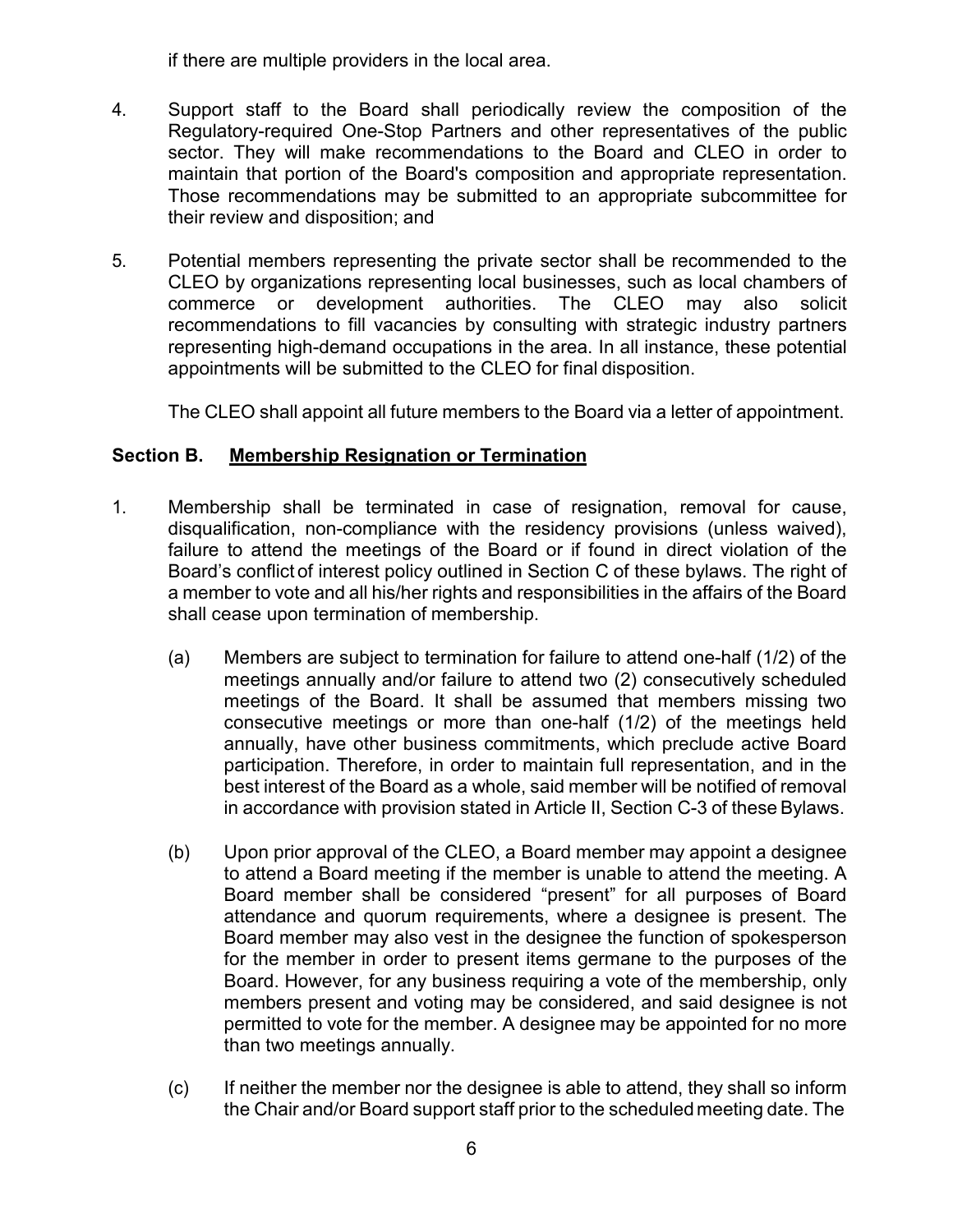Chair or Board Director shall determine what constitutes an excused absence.

- (d) The resignation or termination of any member shall be a matter of record and must be submitted to the CLEO or his/her representative to ensure a prompt nominee for the new vacancy.
- 2. Any member may resign from the Board by submitting a written letter of resignation to the Chair of the Board and the CLEO. The official and effective date of resignation shall be the date of receipt of the correspondence by the CLEO. The Chair shall announce the member's resignation at the next scheduled meeting, cause same to be entered into meeting minutes.
- 3. Any member or designee may be removed from the Board by the affirmative vote of any two-thirds (2/3) of the members present at a duly constituted meeting for conduct detrimental to the interest of the Board or refusal to render reasonable assistance in carrying out the stated purposes of the Board. Any member proposed to be removed shall be entitled to at least five (5) working days written notice, with a copy to the CLEO. The notice shall include the meeting date at which such removal is to be voted upon, and an offer to allow the member to be heard at such meeting. The meeting shall be held only after reasonable receipt of the notice can be presumed by mail or other applicable electronic method. Should the member not wish to appear before the Board, a vote shall be taken on the matter in his/her absence. In addition, the CLEO may initiate the removal of a Board member if it is deemed to be in the best interest of Fulton County.

## **Section C. Matters of Conflict of Interest**

- 1. In compliance with the Federal WIOA Regulations at Section 107, Subsection (h), a member of a Board, or a member of a standing committee, may not vote on a matter under consideration by the Board regarding the provision of services by such member (or by an entity that such member represents); or that would provide direct financial benefit to such member or the immediate family of such member; or engage in any other activity determined by the Governor to constitute a conflict of interest as specified in the State plan.
- 2. All LWDB members are required to sign and submit a conflict of interest statement to the LWDB, in substantially the form attached hereto as Exhibit "B."
- 3. A Board member shall avoid even the appearance of a conflict of interest. Prior to taking office, Board members must provide to the Board Chair a written declaration of all substantial business interests or relationships they, or their immediate families, have with all businesses or organizations which have received, currently receive, or are likely to receive contracts or funding from the Board. Such declarations shall be updated within 30 days to reflect any changes in such business interests or relationships. The Board shall appoint an individual to timely review the disclosure information and advise the Board Chair and appropriate members of potential conflicts.
- 4. Prior to a discussion, vote or decision on any matter before the Board, if a member, or a person in the immediate family of such member, has a substantial interest in or relationship to a business entity, organization or property that would be pecuniary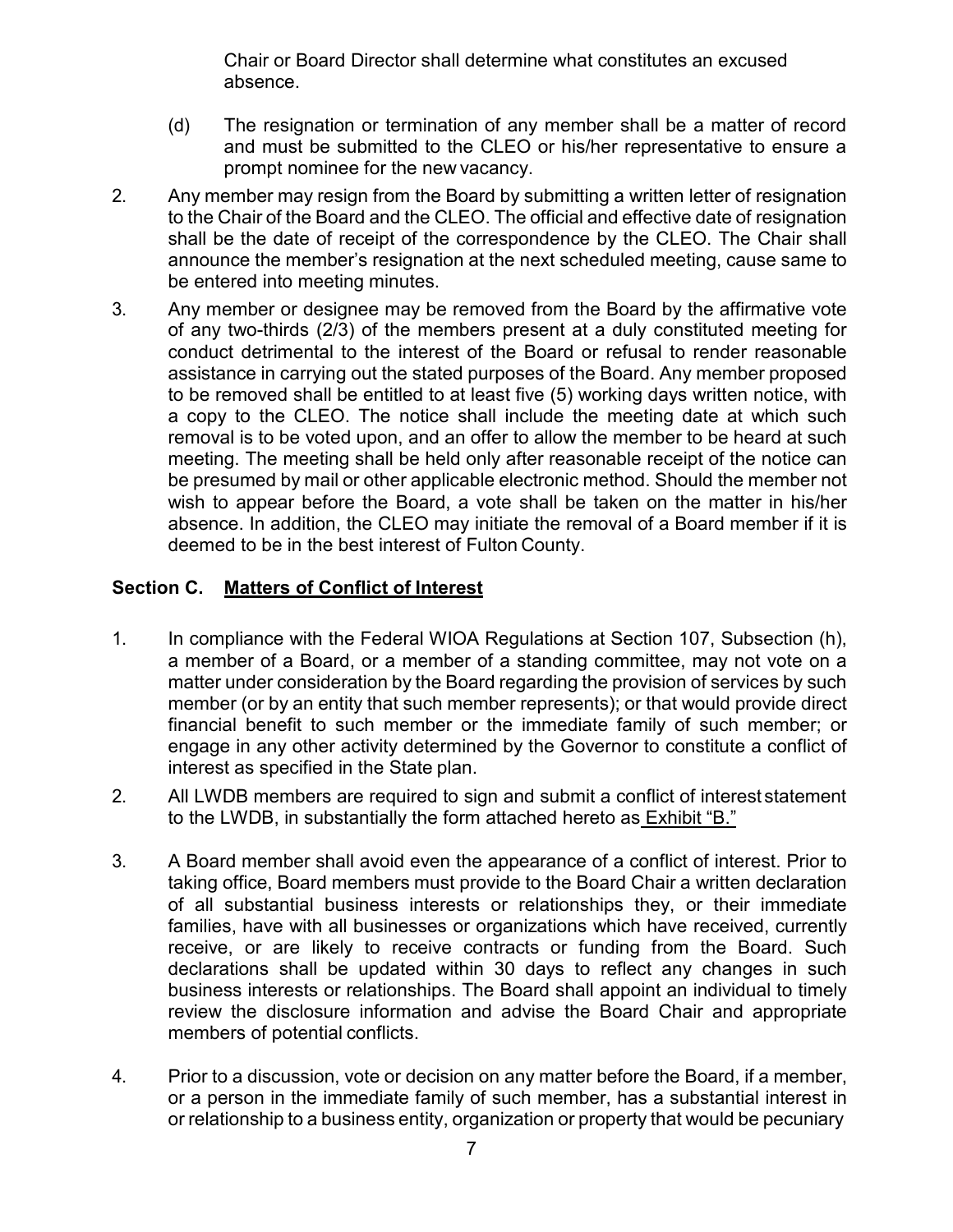affected by any official Board action, that member shall disclose the nature and extent of the interest or relationship and shall abstain from voting on or in any other way participating in the decision on the matter. All such abstentions shall be recorded in the minutes of the Board meeting.

- 5. The following definitions apply with regards to the Board's Conflict of Interest Policy outlined in Section C (1-3) above:
	- o Immediate family -- Any person related within the first degree of affinity (marriage) or consanguinity (blood) to the person involved.
	- o Substantial interest -- A person has a substantial interest:
		- A. in a business entity if:
			- i. the person owns 10% or more of the voting stock or shares of the business, owns 10% or more, or owns \$5,000 or more, of the fair market value of a business; or
			- ii. funds received by the person from the business exceed 10%of the person's gross income for the previous year;
		- B. in real property if the interest is an equitable or legal ownership witha fair market value of \$2,500 or more; or
		- C. if the Board member is related to a person in the first degree of affinity or consanguinity who has a substantial interest as defined in subparagraph (A) or (B) of this paragraph.

## **Section D. Voting Rights and Representation**

- 1. It shall be the right of each Board member to deliberate and vote upon all matters which come before the Board during a duly constituted meeting except as provided in Article II - Section C relating to conflict of interest issues.
- 2. Any member may represent the obligations or interests of the Board as designee or spokesperson for the Board when authorized by the body or its executive officers.
- 3. All members of the Board may be elected to executive office [Chair or Vice Chair(s)] provided they are active members of the Board and fulfill the requirements for office under the provisions of the WIOA or Federal Regulations where applicable, or the Bylaws of the Board.
- 4. All authorized Board standing committees shall be chaired by Board members in good standing. In the event of the absence of the Committee Chair, and upon the vote of the committee members present, any Board member may assume the Chair pro-tempore to carry out the duties of the committee.
- 5. Any ad hoc subcommittee appointed by the Chair must have both Board members and other (non-Board) representatives appointed to membership on the subcommittee. Any member of an ad hoc committee may function as Chair at the discretion of the Board Chair and based on the authorized objectives of the ad hoc committee.

#### **Section E. Term of Board Members**

*Number, Tenure and Qualifications.* The number of members of the Board shall be determined by the categorical requirements and specifications set forth by the WIOA. The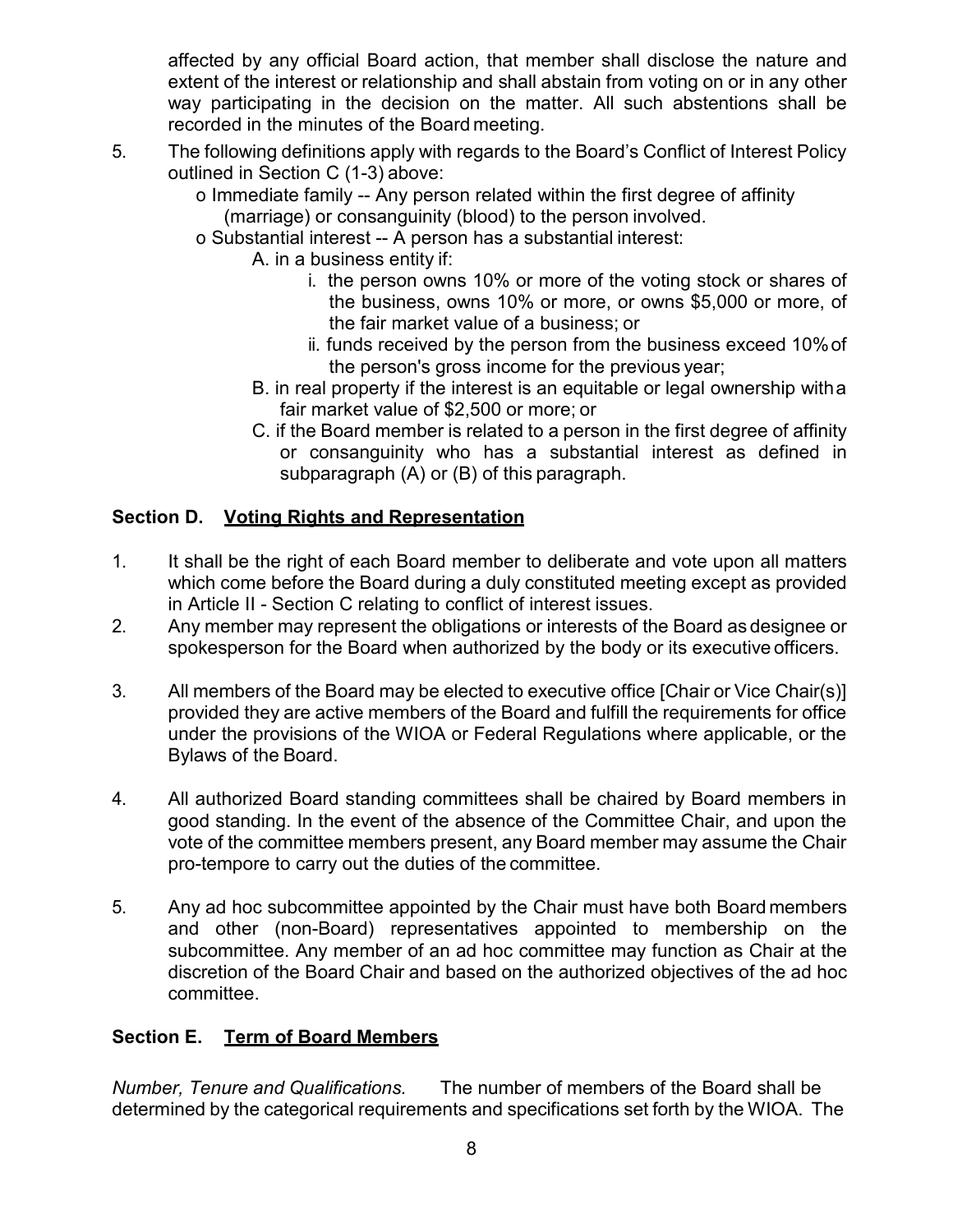composition of the Board shall at all times conform to the requirements of Sections 107 and all other applicable sections and subsections of the WIOA and accompanying regulations. The initial term of membership shall be for one (1) year. A term of membership, granted after a term expiry notification, shall be for no more than three (3) additional years. The total number of Board Members shall be no less than nineteen (19). The term appointments will be staggered to ensure only a portion of membership expire in a given term. The term of Board membership shall be set by the CLEO in the letter of appointment. In the case where a term (start/end) is stipulated in the appointment letter and the CLEO wishes to reappoint a member to a subsequent term, the reappointment to the Board shall occur prior to the member's anniversary date to maintain continuity of membership and to avoid formal reapplication for Board membership. Board membership may be suspended or withdrawn at the discretion of the CLEO. As applicable, vacancies shall be filled by the CLEO in the same manner as the original appointment. Furthermore, all appointments or re-appointments shall be made in order to maintain compliance with federal and state statures governing Board composition.

## **Section F. Membership Sunshine Provision**

It is a tenet of Board membership that some members' information may be made available or provided to the public under the requirements of, and in compliance with, the "sunshine provisions" of federal and state laws. Such items may include posting a member's name and business or organization affiliation and address or other reason- able information on applicable web sites, publicity and news articles, Board announcements or other requirements, and to comply with any federal or state membership reporting requirements.

## **ARTICLE III. BOARD OFFICERS**

#### **Section A. Executive Officers and Nomination to Office**

- 1. The Executive Officers shall be the Board Chair and Vice-Chair. The officers shall perform the duties prescribed by the Bylaws, by Federal and State Regulations, and by the parliamentary authority adopted by theBoard.
- 2. The CLEO shall submit nominations for the offices of Chair and Vice-Chair. Additional nominations for the positions may be submitted by any Board member, provided the nominee is a current Board member in good standing and meets the categorical requirement for the position. The Chair and Vice-Chair shall be nominated from among the business representatives on the Board.

## **Section B. Election of Officers and Duties of an Officer**

- 1. The Board Chair and Vice-Chair shall be elected by majority vote of the membership of the Board. Their term of office shall begin immediately upon election and shall serve for the duration of their original Boardappointment.
	- (a) The Board shall have a Chair elected by the members of the Board and who shall be a representative of business. The duties shall include, but not be limited to: Conducting and directing meetings, fulfilling the capacity of chief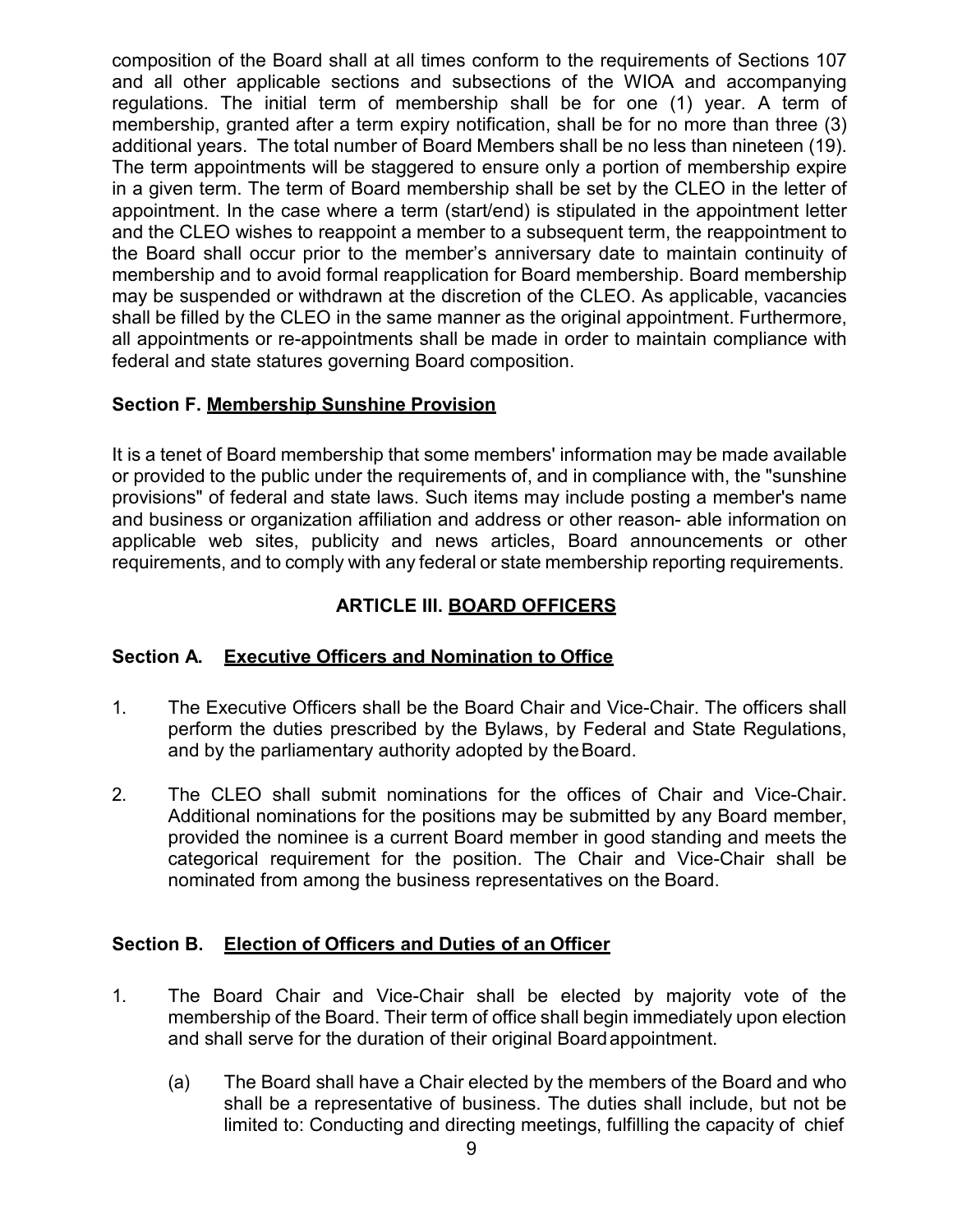administrative officer for the Board, acting on behalf of the Board under special circumstances, maintaining order, approving meeting dates, recommending agenda items for discussion, representing the Board with regard to other organizations, and appointing temporary or permanent committees and chairs as required.

- (b) The Board shall have a Vice-Chair elected by the members of the Board who shall be a representative of business. The Vice-Chair shall fulfill all of the roles and duties of the Chair in the Chair's absence.
- 2. In the event of a vacancy occurring in the office of Chair, the Vice-Chair shall succeed immediately to the office of Chair, and shall possess the power to perform all the duties of that office until the next scheduled meeting, at which time a new Chair shall be elected.
- 3. In the event of a vacancy in the office of Vice-Chair, whether through succession, death, resignation, removal, or disqualification, the office shall be filled in accordance with the applicable requirements of Sections A and B of this Article.
- 4. The Chair, or Vice-Chair acting in his/her place, shall preside at all meetings ofthe Board, unless otherwise proscribed in these Bylaws, and shall be responsible for the appointment of all committees. Either the Chair or the Vice-Chair acting in his/her place shall be an ex-officio, non-voting member of all committees.
- 5. The LWDB may appoint other officers as the business of the LWDB may require, each of whom will hold office and have authority to perform duties as the LWDB may determine.

#### **ARTICLE IV. GENERAL MEETING REQUIREMENTS**

#### **Section A. Regular & Special Meetings**

- 1. The Board shall meet no less than four (4) times per year at such place as the Board Chair may designate.
- 2. Except in an emergency, the notice of a meeting stating the time, place and purpose(s) of the meeting shall be either mailed, e-mailed or faxed to each member not less than five (5) working days before.
- 4. At every meeting of the Board, each member shall be entitled to one (1) vote per issue. All elections and most customary issues shall be decided by majority vote of the persons present at a duly constituted meeting in which there is a quorum present (a quorum consist of 50% plus 1 of the appointment members).
- 5. A special meeting of the Board may be called at any time by the Chair, the CLEO, or bya written request signed by at least 10 of the members.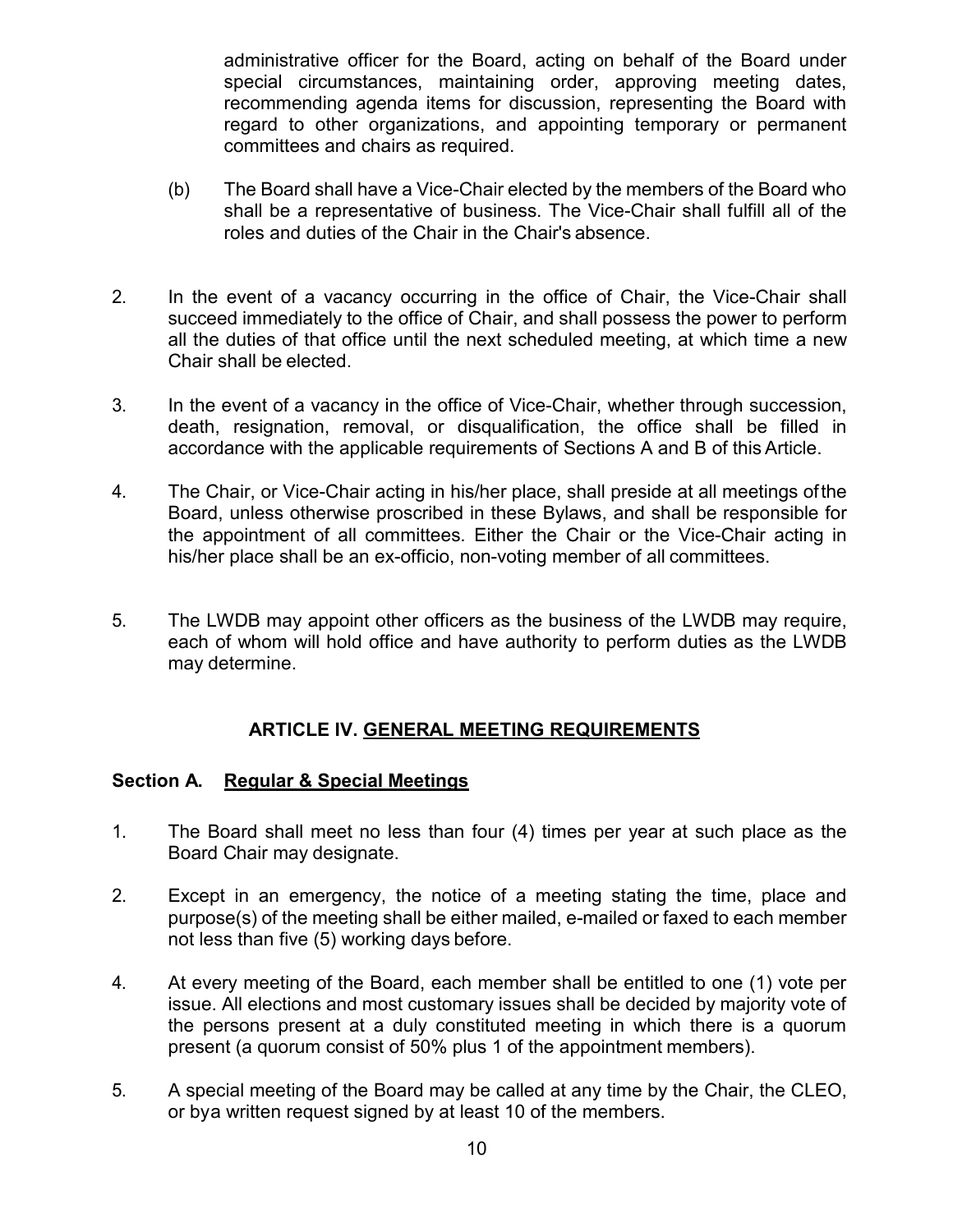6. On any Board items or issues requiring a Board decision or approval within an abbreviated time frame which cannot wait until the next scheduled meeting, the Chair or CLEO may call a special meeting.

#### **Section B. Customary Order of Business and Rules of Order**

#### **1. Order of Business**

The general Order of Business for regular Board or special business meetings shall be the following:

- I. Call to order and announce official starting time of the regular Board or special business meeting by the Chair.
- II. Introduction of members, special invited guests or presenters and registered guests.
- III. Member roll call (if requested by a Board member questioning attendance to fulfill quorum or official meeting status).
- IV. Board Officers' opening comments or reports.
- V. Review and approval of previous meeting minutes.
- VI. Reports of Standing or Special Committees.
- VII. Sequential Agenda Items and/or Resolutions.
- VIII. Unfinished Business and General Orders (consisting of any carry-over items from the previous meeting).
- IX. New Business.
- X. Guest/program presentations and/or general address (may be sequentially moved to earlier or later into the meeting or tabled at the discretion of the Chair due to time constraints).
- XI. General announcements or comments from members and guests.
- XII. Adjournment and official time of closure of the meeting.

#### **2. Rules of Order and Parliamentary Authority**

The rules contained in the current edition of Robert's Rules of Order Newly Revised, shall govern the Board in all cases for which they are applicable and in which they are not inconsistent with these Bylaws, Federal, or State Regulations or any special Rules of Order the Board may adopt.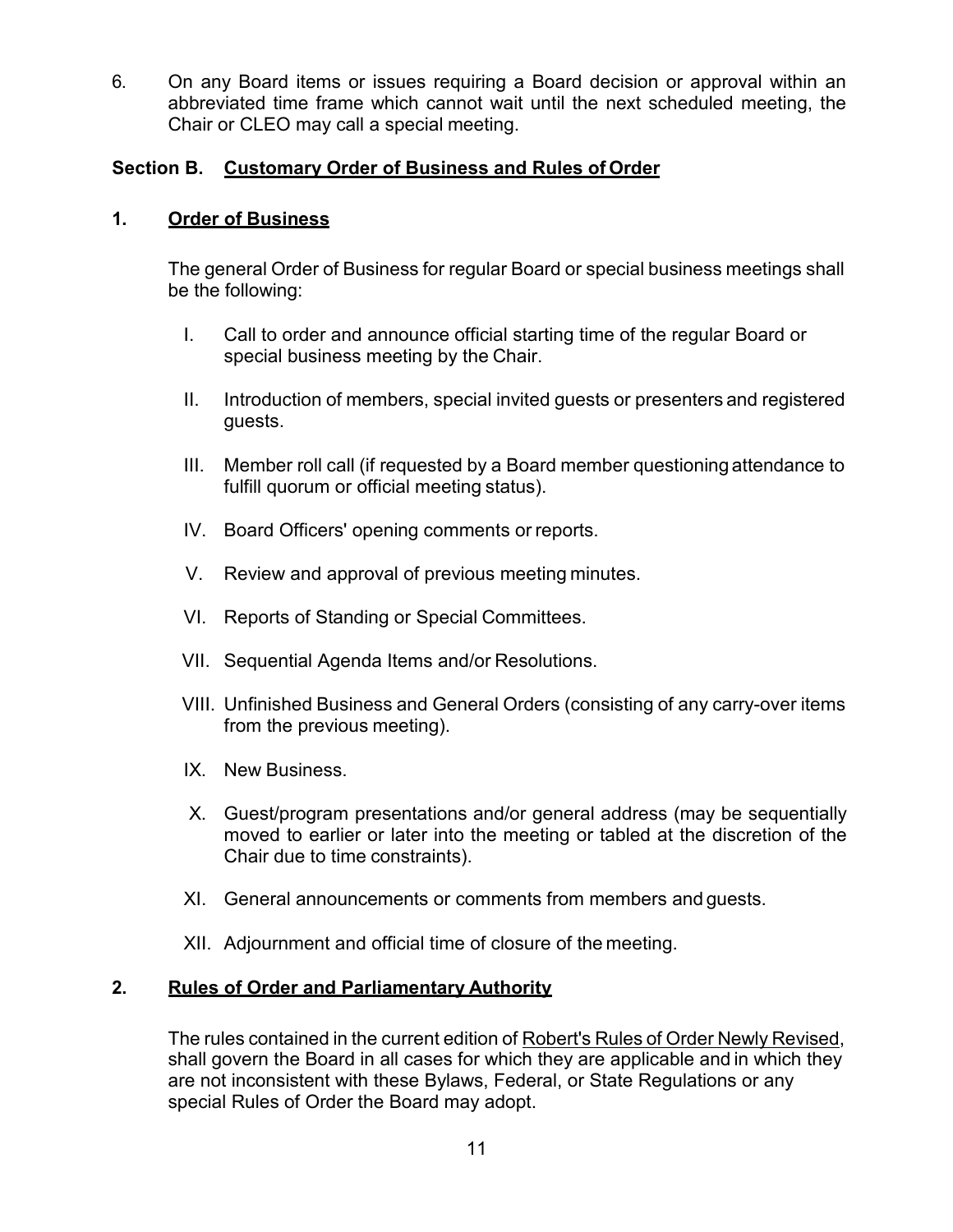## **Section C. Quorum**

A quorum shall consist of a simple majority of the currently appointed Board members and all authorized member's designees attending in their absence (50% plus 1). Proxy voting shall not be permitted for any LWDB action. Members must be present to vote.

Authorized designees of members may not cast a vote. The members present at a duly authorized meeting at which a quorum was determined to be present may continue to transact agenda business until adjournment notwithstanding the withdrawal of enough members to leave less than a quorum.

#### **Section D. Sunshine Provision for Meetings**

Section 107 (B) 13 (e) of WIOA requires that "The local Board shall make available to the public on a regular basis through open meetings, information regarding the activities of the local Board, including information regarding the local plan prior to submission of the plan, and regarding membership, the designation and certification of One-Stop Operators and the award of grants or contracts to eligible providers of youth activities, and on request, minutes of formal meetings of the local Board." Additionally, all reasonable efforts must be made to ensure that meetings are held in facilities that permit barrier-free access to the physically handicapped. The meeting must also comply with the Georgia Open meetings Act (O.C.G.A. § 50-14-1 et. seq.).

*Open Meetings.* All meetings of the Board, Youth Council and Committees shall be open and accessible to the general public, and minutes shall be maintained and electronically sent, mailed, or faxed to the members with the agenda of the subsequent meeting (where possible) prior to the meeting. There will be a public comment period of fifteen (15) minutes prior to the official start of Board meetings. Each speaker will be allowed two (2) minutes. Any member of the public desiring to so participate shall notify the Chairperson or the Division Manager for the Select Fulton Economic Development Department in writing before the meeting of the subject he/she wishes to address. All Local Workforce Development Board meetings shall be conducted in accordance with federal sunshine laws and the Georgia Open Meetings Act. The process by which the Board will provide updates of Board action to the Chief Local Elected Official shall be by electronic copy of the approved meeting minutes within two business days of the LWDB vote to approve the meeting minutes. The public has the right to address the Board. Public attendees interested in addressing the Board must submit their name and topic to be discussed in writing to the Board Chair or Coordinator prior to the start of the meeting. Each individual is permitted three (3) minutes to speak. An individual can relinquish their time to another speaker, but only for a total of six (6) minutes maximum per person.

#### **ARTICLE V. SPECIAL MEETING CONDITIONS**

#### **Section A. Conflict Resolution Process**

In the event of a conflict or dispute arising from the One-Stop Partners or other members of the Board, the following process and procedures will be used to rectify the conflict and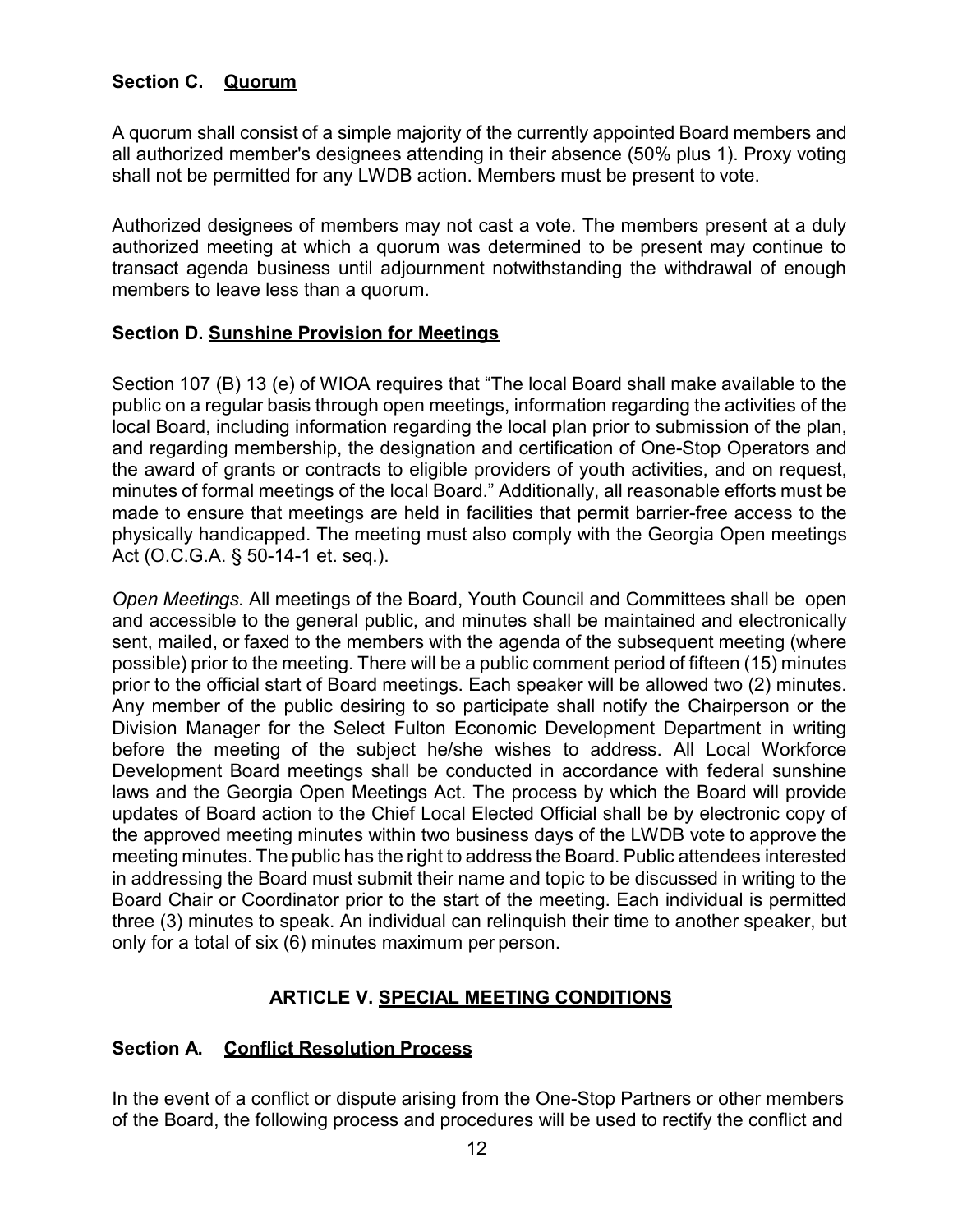in the following sequential order:

- (1) The review of any applicable Memorandum of Understanding (MOU) or applicable written agreement between the parties for dispute resolution provisions. In all cases, those formal agreements will take precedence.
- (2) A two-thirds (2/3) majority of any applicable committee may make recommendations on dispute resolution.
- (3) The Board Chair may call a special meeting of the Boards' Executive Officers and the disputants to resolve the matter; or may submit the dispute to the full Executive Committee or the Board at a regular or special meeting.
- (4) If it remains unresolved, the Board Chair and Executive Officers may submit their findings of fact on the dispute to the CLEO for a final resolution at the locallevel.

#### **Section B. Maintenance of Records**

The CLEO shall appoint the support staff for the Fulton County Workforce Development Board. Such staff will be responsible for maintaining the written records for all matters related to the composition, operation, formal deliberation or resolutions and actions of the Board, it's Youth Standing Committee and any formalized committees for seven years. The Board Chair and Chair of the Youth Standing Committee, all standing committees or ad hoc committees, shall retain copies of any appropriate files and information relevant to their functions notwithstanding the official Board files maintained by staff for seven years. Support staff, shall keep the minutes of Board meetings and Committee meetings. Although verbatim minutes are not required to be taken, minutes must be taken and must include a record or summary of all: names of members present, names of speakers at the meeting, motions, proposals, resolutions, and any other matter formally voted upon, including the result of any vote taken. Staff shall provide a copy of the minutes to each member and the general public, when requested and in compliance with applicable regulations. Meeting minutes will also be forwarded to the CLEO within two weeks.

#### **Section C. Expenses, Grants and Donations**

- 1. Members and designees shall not receive a salary from the County of Fulton or the LWDB for attendance at meetings of the Board. Allowable expenses as approved by the Chair and CLEO, incurred while attending to Board business shall be reimbursed at the prevailing county rates.
- 2. *Travel*. Each member of the board who is not otherwise a state officer or employee shall be authorized to receive reimbursement for reasonably necessary travel expenses incurred in the performance of his or her duties as a member of the Board, provided that such funds are available and such reimbursements are allowable under federal law. Should funds not be available or allowable for this purpose, such members shall serve without compensation. Each member of the Board who is otherwise a state officer or employee shall be reimbursed by the agency of which he or she is an officer or employee for reasonably necessary travel expenses actually incurred in the performance of his or her duties as a member of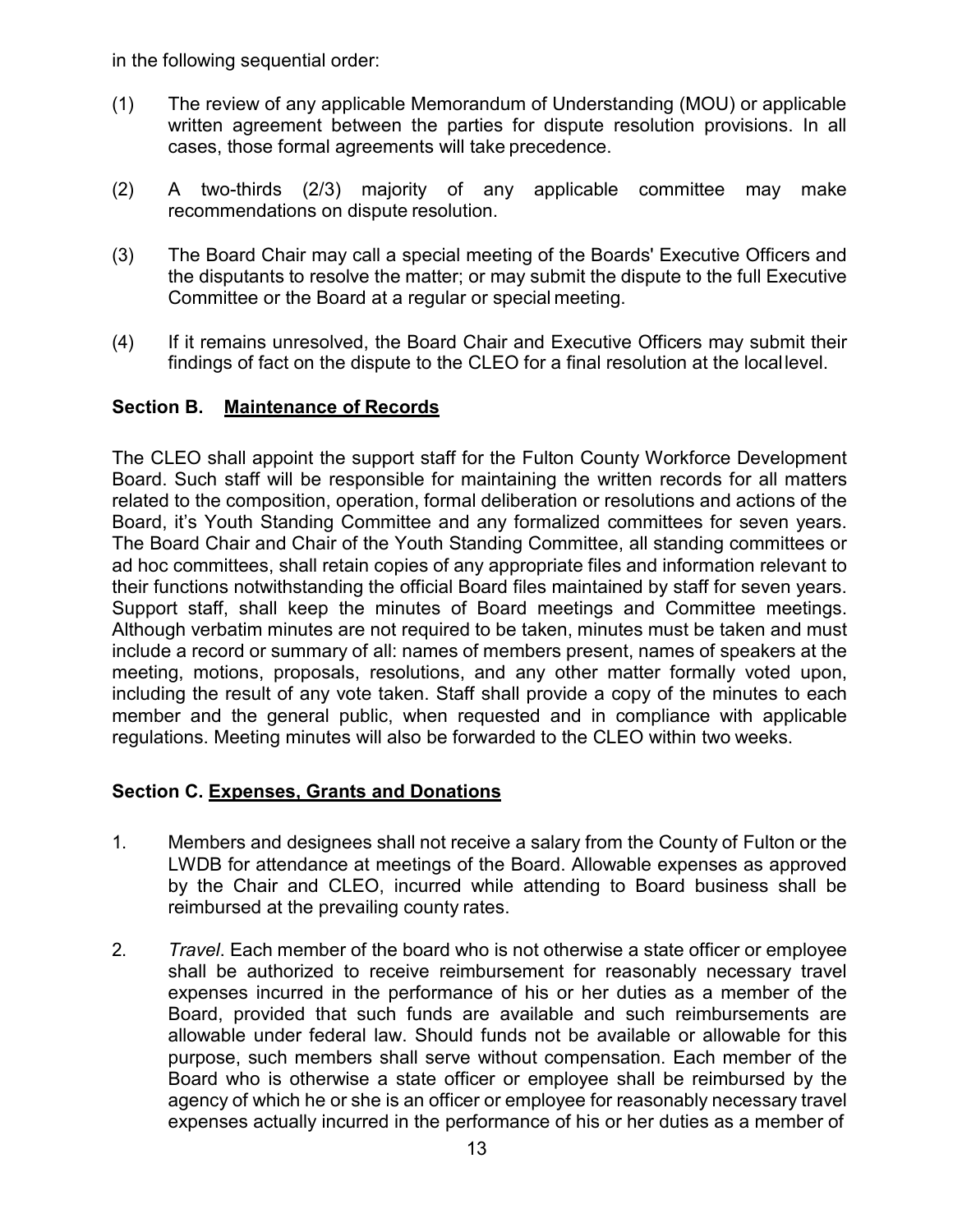the Board, provided that such funds are available and such reimbursements are allowable under federal law. WIOA Title I funds shall not be used for foreign travel per 20 CFR Parts 667.264. Members of the board shall receive no compensation for their services except as otherwise provided in this Section.

- 3. *Travel Expense and Reimbursement*. Travel costs are expenses for transportation, lodging, subsistence, and related items incurred by staff and others who are on travel status on official business of the Board. Travel expenses must be reasonable and necessary, and for a bona fide business purpose related to the funding source. All supporting documentation must be kept on file. Meals, lodging, rental cars, airfare, mileage for staff-owned cars, and other travel expenses may be paid for staff and participants who travel as part of their job, training activity or grant purpose. Documentation of the purpose and cost of travel must be maintained. No staff may be reimbursed for expenses incurred in going to and from work. Staff and Board members required to travel for official business must comply with all Fulton County and statewide travel regulations in effect at the time of travel. Statewide Travel Regulations can be found at [http://sao.georgia.gov.](http://sao.georgia.gov/) If any contractor or grant sub-recipient does not have an agency meal policy, they will be subject to the terms and regulations found within the Statewide Travel Regulations. The funding agency may reimburse members of boards and councils, consultants, volunteers, service providers, and others for travel expenses incurred for an allowable purpose benefiting the workforce investment system. A definition section related to travel expenses is attached hereto as Exhibit "A."
- 4. *Consultants*. The Board shall be authorized to consult with and form p0erfos with members and persons knowledgeable on the subject matter at issue in order to carry out effectively its duties. Such consultants shall serve without compensation but shall be reimbursed for travel and other reasonable and necessary expenses incurred while attending meetings of or on behalf of the Board, provided that such travel and other expenses are approved by the Chair and such reimbursements are allowable under federal law.
- 5. *Contracting*. The grant subrecipient shall be authorized to employ and contract with other individuals and organizations as needed to assist in executing the Board's responsibilities, provided that funds are available for such expenditures and such expenditures are allowable under federal law.
- 6. *Support Staff*. Fulton County Staff, as support staff to the Board, will maintain vigilance in reviewing state and federal grant announcements and the submission of applications for all appropriate operational or services grants for the Board.
- 7. *Donations*. The Board may pursue an annual solicitation of donations, or more frequently as needed, from area businesses and organizations. Prior approval of the CLEO shall be required of each such request. These voluntary contributions may be used to defray the costs associated with any meeting or other Board expenditures that cannot be paid with applicable grant funds. These voluntary contributions are maintained in a dedicated account, which shall have reasonable fiduciary controls. The Board Chair shall provide information on expenditures, contributions, and any discretionary account balances at an appropriate general meeting of the Board and to the CLEO, monthly.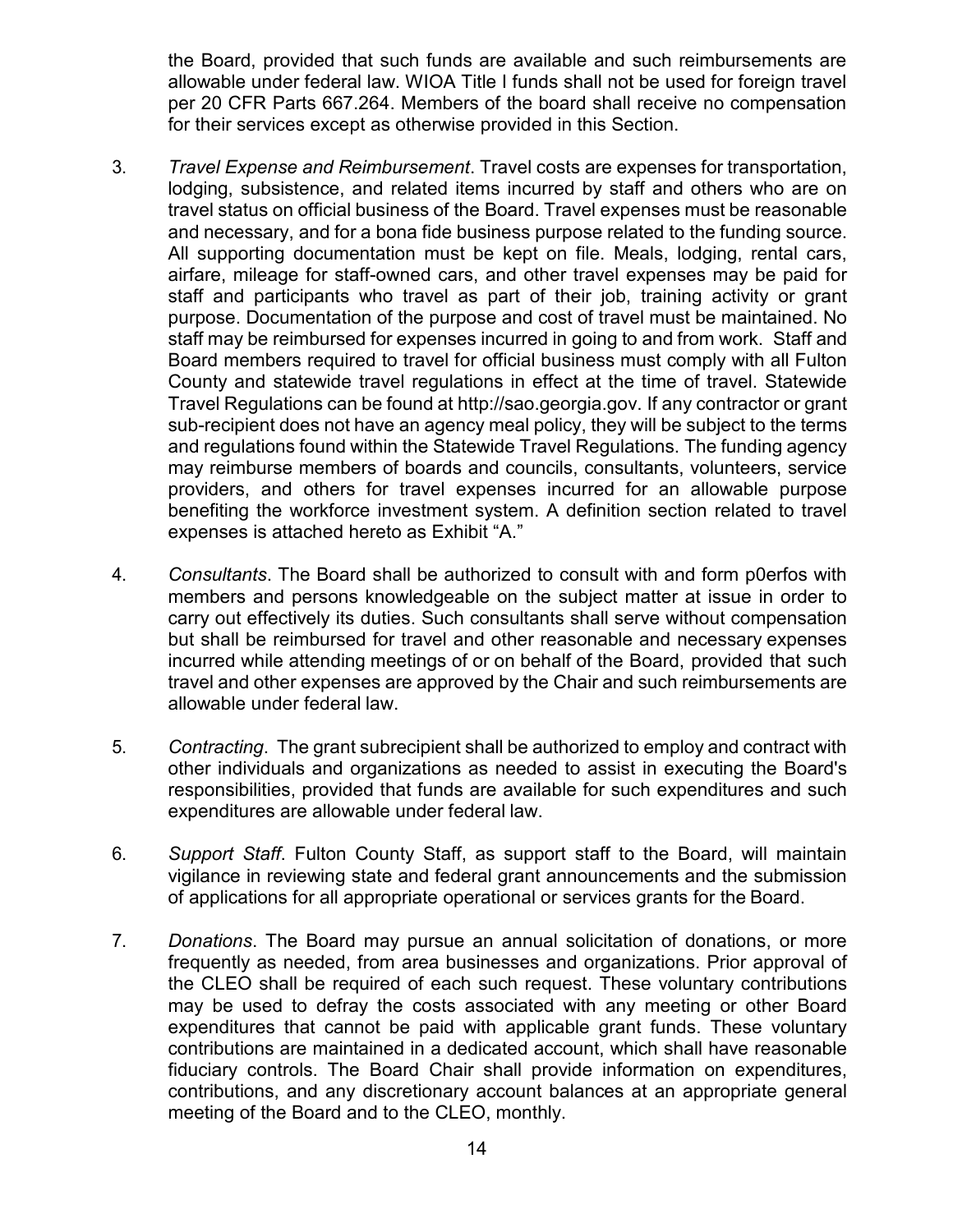## **Section D. WIOA Vendor Appeal Process**

**Preamble:** The WIOA Title Programs and the One-Stop Partners have an established a grievance and appeal process for customers. Nothing in this paragraph diminishes or eliminates those processes of redress and nothing in the following process is applicable to customer complaints. In the event a customer contacts the LWDB Chair, a LWDB member or the LWDB support staff with a formal complaint and request for review, the customer shall be directed to the appropriate authority.

In the event of the Board's vote of denial for a potential vendor of Education and Training, On-the-Job-Training, Customized Training or any other applicable provider of workforce development services which has been rejected by a LWDB Committee and the Board, the potential vendor may appeal the initial decision as follows:

- (1) An executive officer of the denied organization may, in writing and within30 days of the notification of denial, request a review of the Board's decision. In the correspondence to the Chair, the petitioner shall submit the rationalefor the appeal of the initial Board decision and any pertinent facts or information which was not considered when the Board decision was made.
- (2) The Board Chair, within 30 days of receipt of the provider's letter, shall convene and preside over a special meeting of the Executive Board. The Board Chair and the Board staff support may submit documentation, findingof-facts or informal testimony from others on the matter in question.
- (3) The potential provider may submit any supportive documentation on their rationale for the appeal which is relevant to the case.
- (4) If the Executive Board votes to uphold the initial decision of the Board, no further action shall be instituted and the initial decision will be upheld on appeal.
- (5) Should mitigating circumstances to the initial decision be found by the Executive Committee, it shall become an agenda item at the next scheduled Board meeting where a quorum is present. At that time a member of the Executive Committee will summarize their findings to the Board and request a re-vote on the issue in question. Each member present shall signify their vote and two-thirds (2/3) affirmative vote of the members present shall be required to overturn the initial Board decision.
- (6) The Board Chair will announce the results and execute the finalBoard action on the matter.

#### **Section E. Board Review of Workforce Development Grants**

One of the major functions and responsibilities of the Fulton County Workforce Development Board is the oversight of workforce development within Fulton County. The Board and its staff support have the responsibility of review and evaluation of various workforce development grant proposals and funding requests.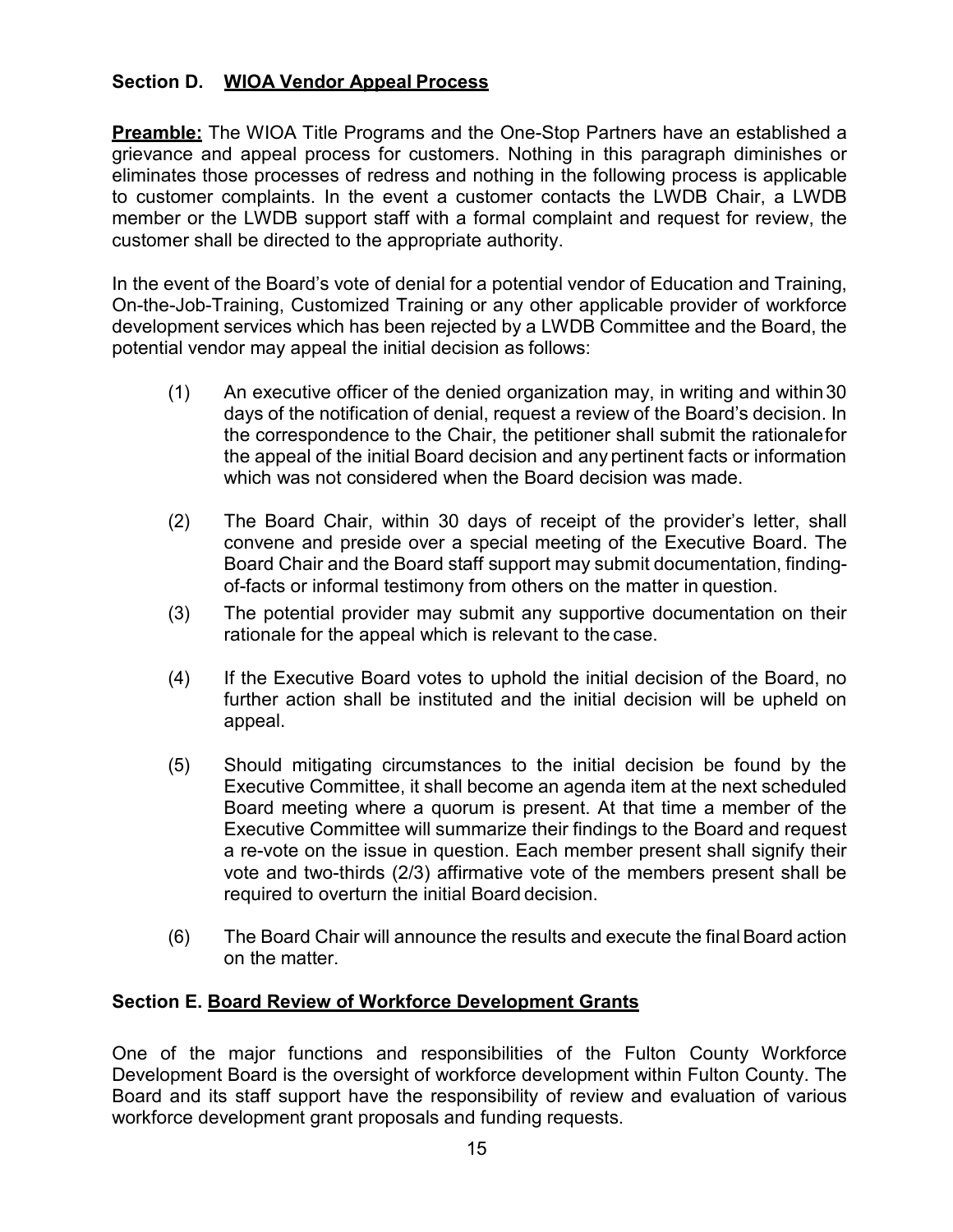The Board affirmatively supports local workforce improvement initiatives from private sector business, public sector organizations, or consortiums thereof which have the goal of fulfilling employment needs, local labor market improvements, and the elimination of program service and funding duplication. Accordingly, the Board may be called upon to provide various levels of workforce proposal evaluation from letters of project support, Board review, and/or certification of a potential grant application to Board votes or resolutions on various federal or state grants.

It is the potential grant applicant's sole responsibility to submit a request for review in sufficient time and in sufficient program detail for the Board or the Board Chair to come to a disposition on the merits of the proposal.

## **ARTICLE VI. USE OF TECHNOLOGY**

Technology will be used to insure that the LWDB and the public will have access to internet technology and information needed to support their roles in decision making and to insure public awareness of the workforce and information through internet technology. The Board may use technology to improve board functions such as distributing meeting agenda, attachments, and minutes with electronic mail to improve communication.

## **ARTICLE VII. STANDING COMMITTEES**

## **Section A. Designation and Composition of Standing Committees**

The Fulton County Workforce Development Board may designate and direct theactivities of standing committees to provide information and to assist the board in carrying out activities under this section as referenced in WIOA Section  $107(b)(4)(A)(ii)$ . In those situations, and in any other applicable requirements, they shall be governed by the same Articles of the Board Bylaws. Any standing committee created by the LWDB shall comply with applicable federal laws and regulations. All of the Board's standing committees and any ad hoc subcommittees shall be established at the discretion of the Board. An ad hoc subcommittee shall cease to function after completing its duties and issuing a report on their findings or recommendations to the Board Chair or membership. All standing committees shall be chaired by a Board member to perform any assignment that is of concern to the Board for a particular end or purpose. Membership on committees or subcommittees must include representatives from outside of the Board who demonstrate experience and expertise in accordance with 20 CFR 679.340(b). Similarly, ad hoc subcommittee members may be composed of full, partial or non-board Board members based upon their function and assignment.

- 1. Standing Committees:
	- (a) Must include other individuals appointed by the Board who are not members of the Board and who the Board determines have appropriate experience and expertise;
	- (b) Shall be chaired by a member of the Board selected by the CLEO, in the absence of the Committee Chair, any member of the Committee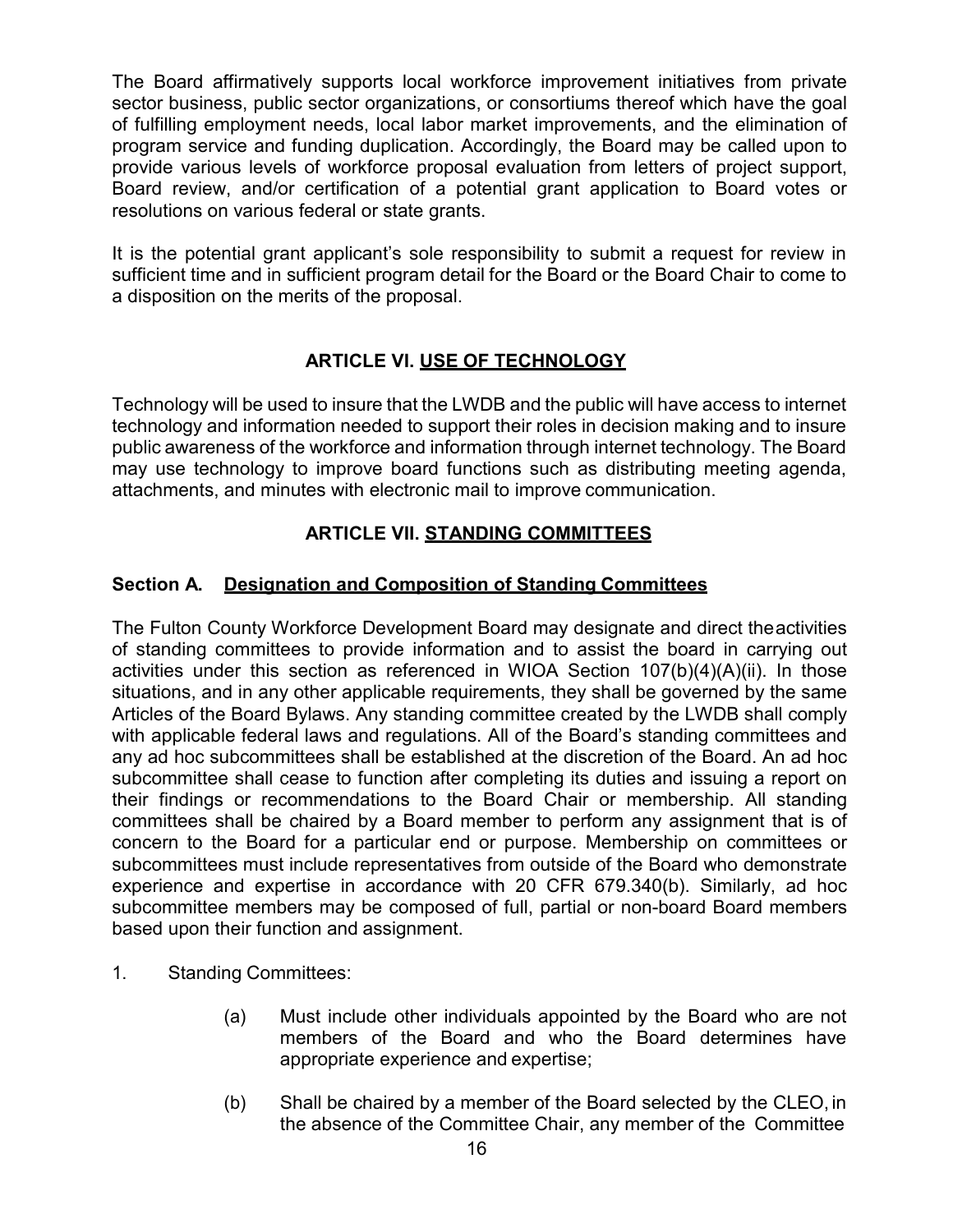may assume the duties of the Chair pro tempore;

- (c) Shall provide information and assist with operational and other issues relating to the One-Stop delivery system, which may include as members representatives of the One-Stop partners;
- (d) Shall provide information and assist with planning, operational, and other issues relating to the provision of services to youth and individuals with disabilities: including issues relating to compliance with Section 188, if applicable, and applicable provisions of the Americans with Disabilities Act of 1990 (42 U.S.C. 12101 et seq.) regarding providing programmatic and physical access to the services, programs, and activities of the One-Stop delivery system, as well as appropriate training for staff on providing supports for or accommodations to, and finding employment opportunities for, individuals with disabilities;
- (e) May designate other standing committees in additions to the standing committees specified in the Bylaws; and
- (f) Carry out all other duties as authorized by the Chair of the Board, with regard to activities for youth and individuals with disabilities.
- 2. The name, address, and telephone number of each member of a committee, or subcommittee together with all papers, committee minutes, information or other data bearing on the subject or question to be considered by the committee shall be maintained by the WBD Coordinator, the Board's support staff, and the committee Chair. Documents or information on committee activities shall be supplied to the Board membership upon request and/or at regularly scheduled Board meetings.
- 3. A quorum shall consist of fifty percent (50%) plus one (1) of the appointed committee members for both standing committees and ad hoc subcommittees. In the event that a quorum is not present, committee members present may transact committee business; however, committee items presented to the Board shall state whether the item represents the decision of a majority of the full committee or a consensus of committee members present at the meeting.
- 4. Standing committee meetings shall be made accessible to the public. Notice of such meetings, when called, shall be established by posting same in one (1) or more designated public locations or applicable web sites at least three (3) days prior to such meeting. The Board Chair shall appoint members of the committee. A designee appointed by a Board member may attend all committee meetings on behalf of the member. A Board member shall be considered "present" for all purposes of committee attendance and quorum requirements. The Board member may also vest in the designee the function of spokesperson for the member in order to present items germane to the purposes of the committee, and may vote for the member. Matters developed in a committee shall be placed on the agenda for discussion during the next Board meeting.

Standing committees include but are not limited to: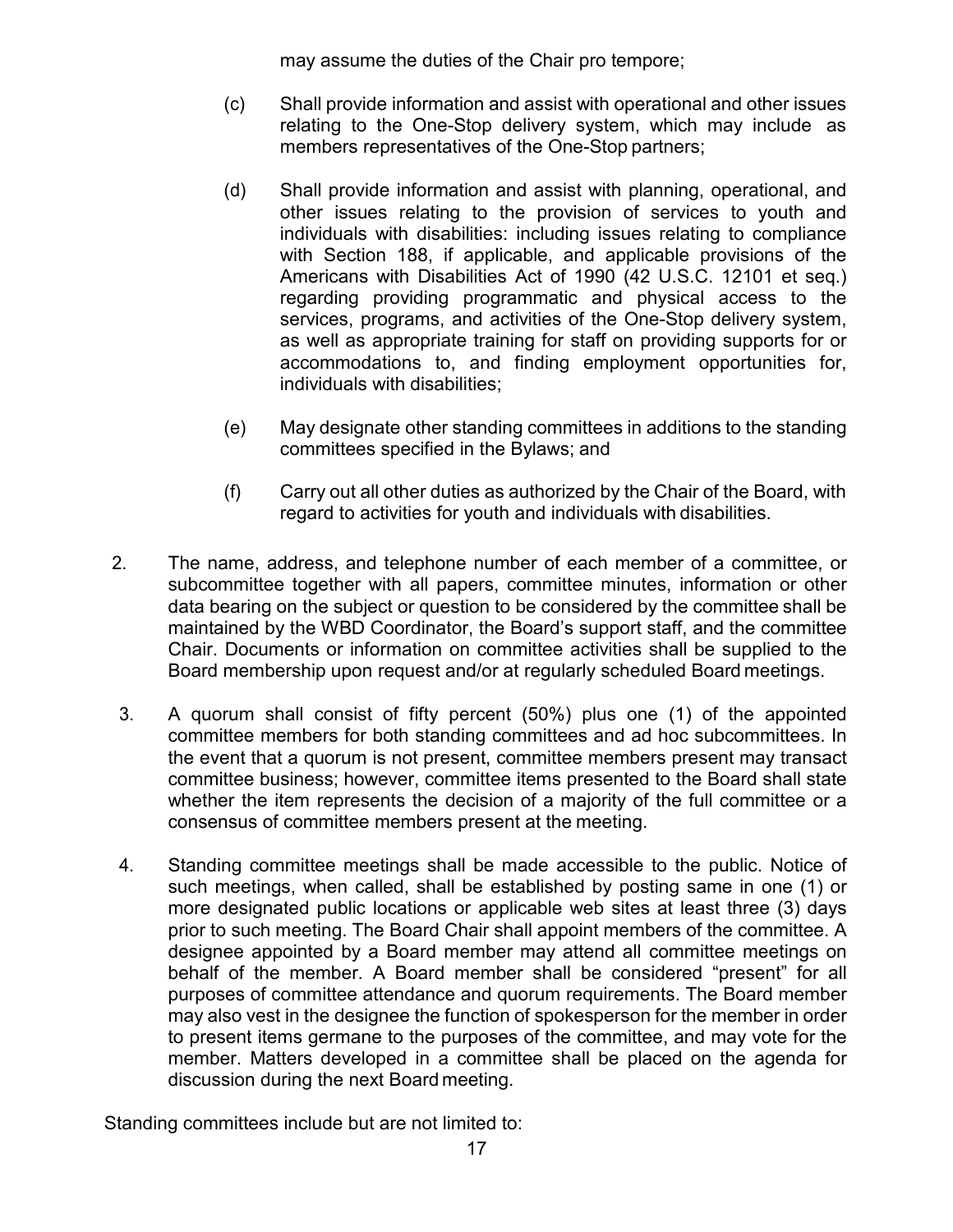**Executive Committee –** The Executive Committee will exercise authority and manage the business of the LWDB during intervals between board meetings. The officers serve as members of the Executive Committee, except for the power to amend the policies and the Bylaws.

**Finance Committee-** Responsible for reviewing and providing guidance for the organization's financial matters. The Committee will regularly review the organization's revenues and expenditures, ensure that organizational funds are spent appropriately and approve the annual budget and submit it to the full Board for approval.

**Youth Standing Committee** - The Fulton County Workforce Development Board designated the Youth Council to be formally known as the Youth Standing Committee under WIOA Section 107 (b)(4). Members of the Youth Standing Committee who are not members of the Board will be full voting members of the Youth Standing Committee, but non-voting members of the Board. Youth Standing Committee members, who are not full members of the Board, may attend Board meetings. Members shall include communitybased organizations (CBOs) with a demonstrated record of success in serving eligible youth and other individuals with appropriate expertise and experience who are not members of the Board and may also include parents, participants and youth. The Committee is to inform and assist the Board in developing and overseeing a comprehensive youth program. They may participate in the applicable deliberations of the Board on the issues related to their Youth Standing Committee functions and make recommendations for providers of youth workforce activities through competitive grants or contracts, however, if the Board determines there is an insufficient number of eligible providers in a local area, the Board may award contracts on a sole-source basis as per the provisions at WIOA sec. 123(b).

**Performance and Accountability -** Responsible for preparing and updating the Board's Local Action Plan; reviewing the needs of the local labor market; developing strategic plans; reviewing program performance; establishing and benchmarking performance measures for the system; reviewing on-site program contractor monitoring reports; assisting with the review and recommendations on Memorandums of Understanding and Request for Proposals. Responsible for developing and updating "Individual Training Account' (ITA) policies and procedures; and developing and updating training provider certification and monitoring where appropriate. Responsible for providing information and assisting with operational and other issues relating to the one- stop delivery system, which may include as members representatives of the one-stop partners.

**Strategic Partnerships and Outreach –** Responsible for identifying strategic opportunities for the Board to engage and collaborate with organizations serving job seekers in Fulton County. The Committee will recommend programs and strategies for serving special populations and strategic communities in Fulton, including providing resources and strategies to serve individuals with disabilities, develop and promote outreach messaging to enhance the WorkSource Fulton brand, and incorporate regional initiatives into the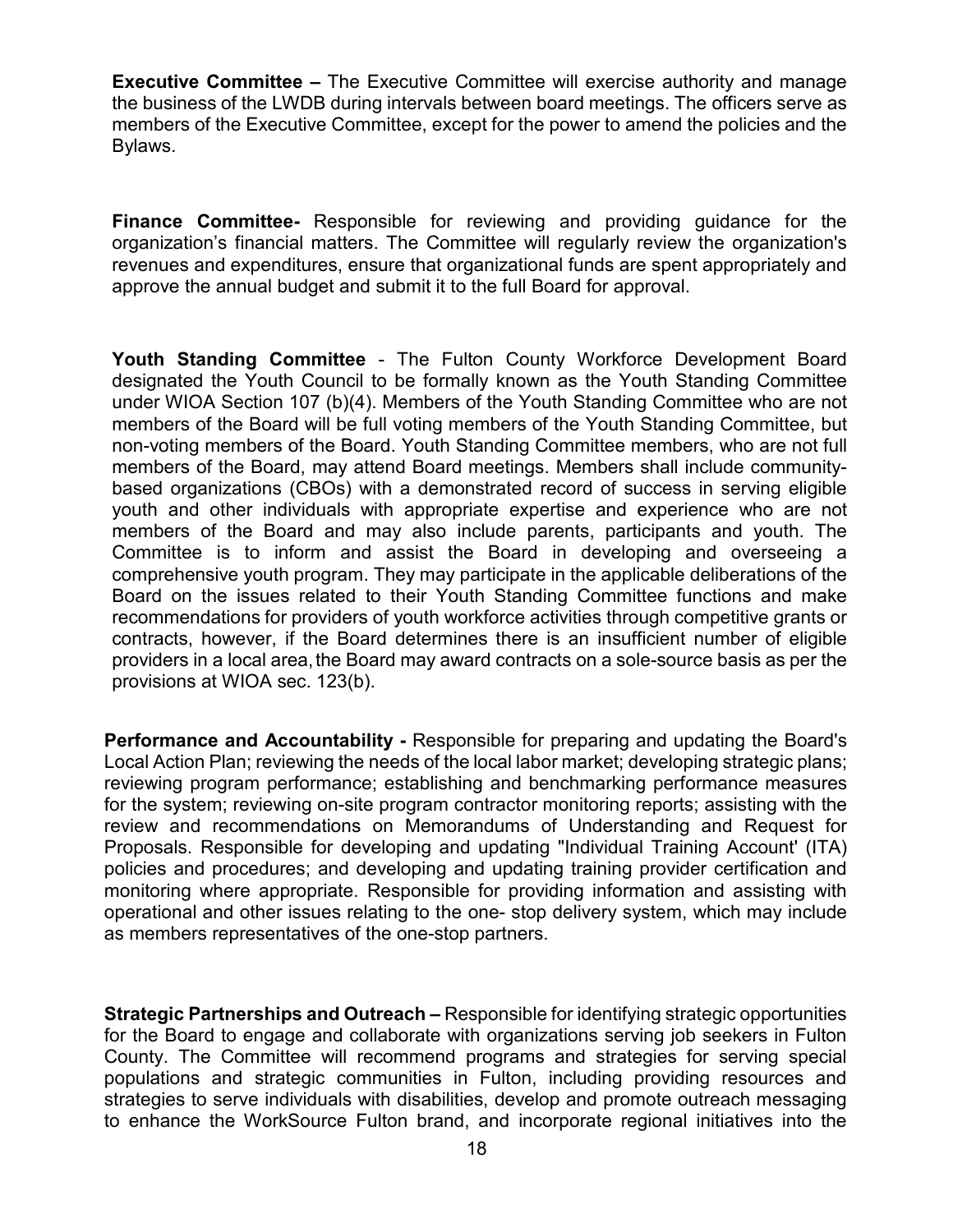Fulton service delivery model.

**Ad Hoc Committee-** The Chairperson may appoint or authorize the appointment of such other Committees as may be deemed necessary and appropriate to carry out the purpose of the operation.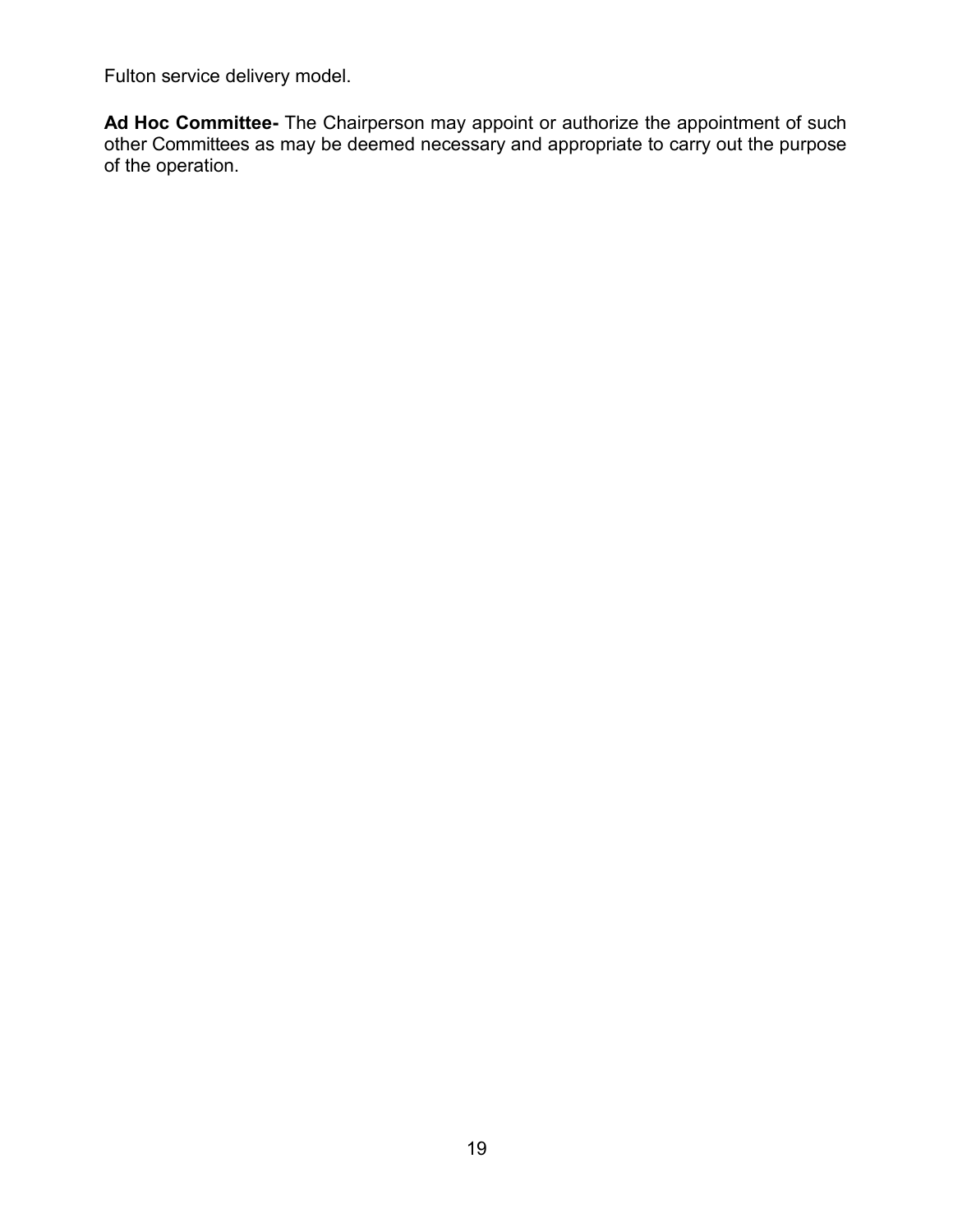## **ARTICLE VIII. STAFF**

The Fulton County Select Fulton Economic Development Department Workforce Development Division will provide staff manpower to assist with planning and implementation and to oversee and administer the day-to-day operations of the Fulton County Workforce System Staff shall ensure executed forms are kept on file and available upon request.

## **ARTICLE IX: INDEMNIFICATION OF MEMBERS**

**Section 1.** It shall be the policy of the Board to indemnify to the maximum extent permitted by applicable laws any one or more of the members, or appointees against judgments, penalties, settlements and other liabilities incurred by them in connection with any pending threatened or completed action, suit or proceeding, whether civil, criminal, investigative or administrative and against reasonable costs and expenses (including attorneys' fees) in connection with any proceeding, where such liabilities and litigation expenses were incurred incident to the good faith performance of their duties.

**Section 2.** Use of Corporate Fund. The use of funds of the Board for indemnification or for purchase and maintenance of insurance for the benefit of the persons designated in Section I of this Article shall be deemed a proper expense of the Board.

## **ARTICLE X: GENERAL PROVISIONS**

**Section 1.** Program Year. The program year of the Fulton County Workforce System shall be the period beginning July 1st of each year and ending June 30th the following year.

**Section 2.** Amendments. These Bylaws may be amended or repealed and new Bylaws shall be approved by the CLEO and be adopted by the affirmative vote of a majority of the entire Board of Directors at any meeting of the Board provided that:

**A.** Notice of the meeting shall have been given which states that the purpose or one of the purposes of the meeting is to consider a proposed amendment to the Bylaws and includes a copy or summary of the proposed amendment or states the general nature of the amendment; and

**B.** All amendments to the Bylaws shall be consistent with the provisions of the WIOA, Code of Federal Regulations Title 20 §679.310(g), and accompanying State regulations. Such notice may be waived as provided in these Bylaws.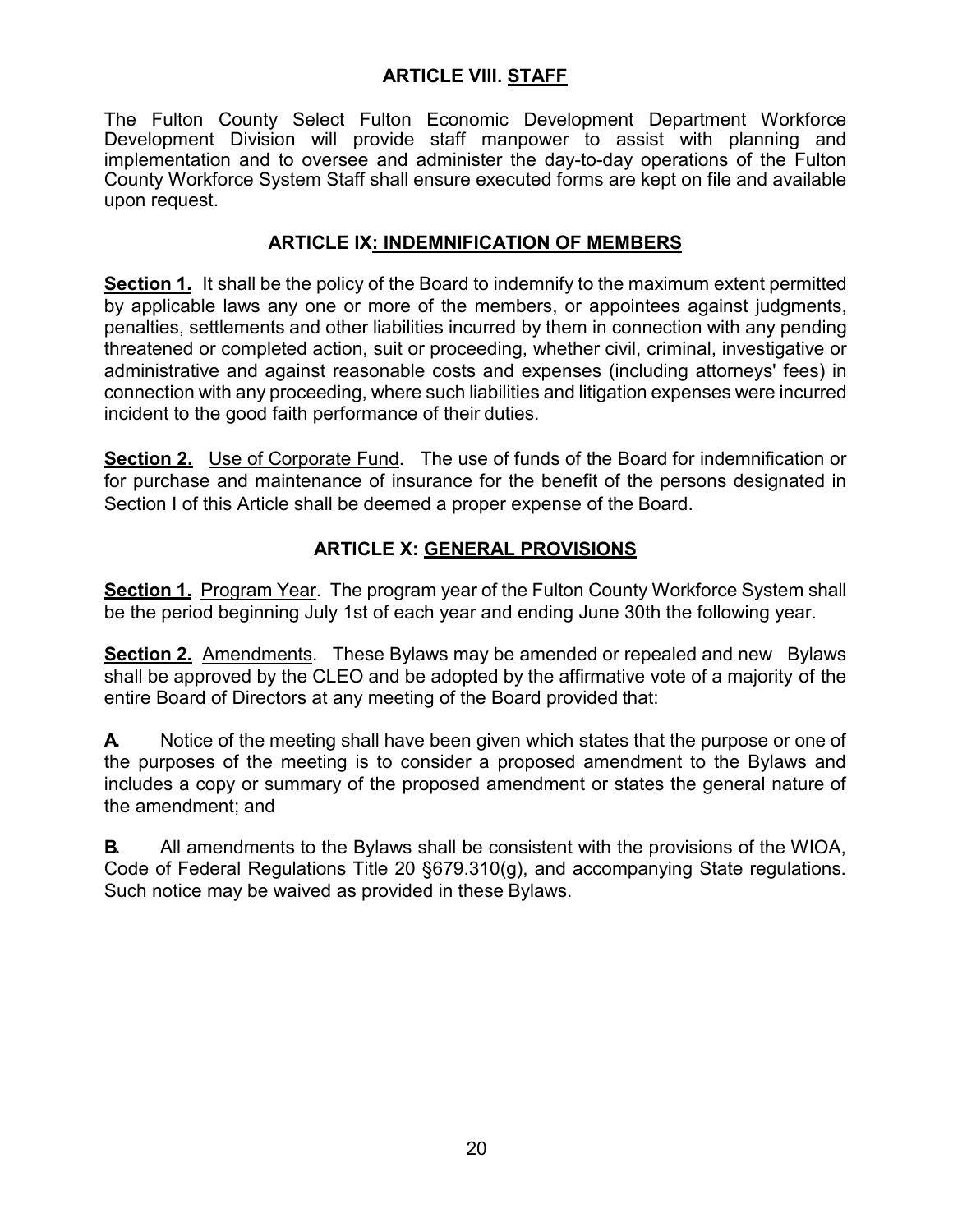THIS IS TO CERTIFY that the above Bylaws of the Fulton County Workforce System were duly amended by the Board of Directors on to be **effective the 16th day of February , 2021.** 

## **FULTON COUNTY WORKFORCE BOARD**

**CLEO**

**Signature**

**LWDB Chairperson**

**Signature**

**LWDB Member**

**Signature**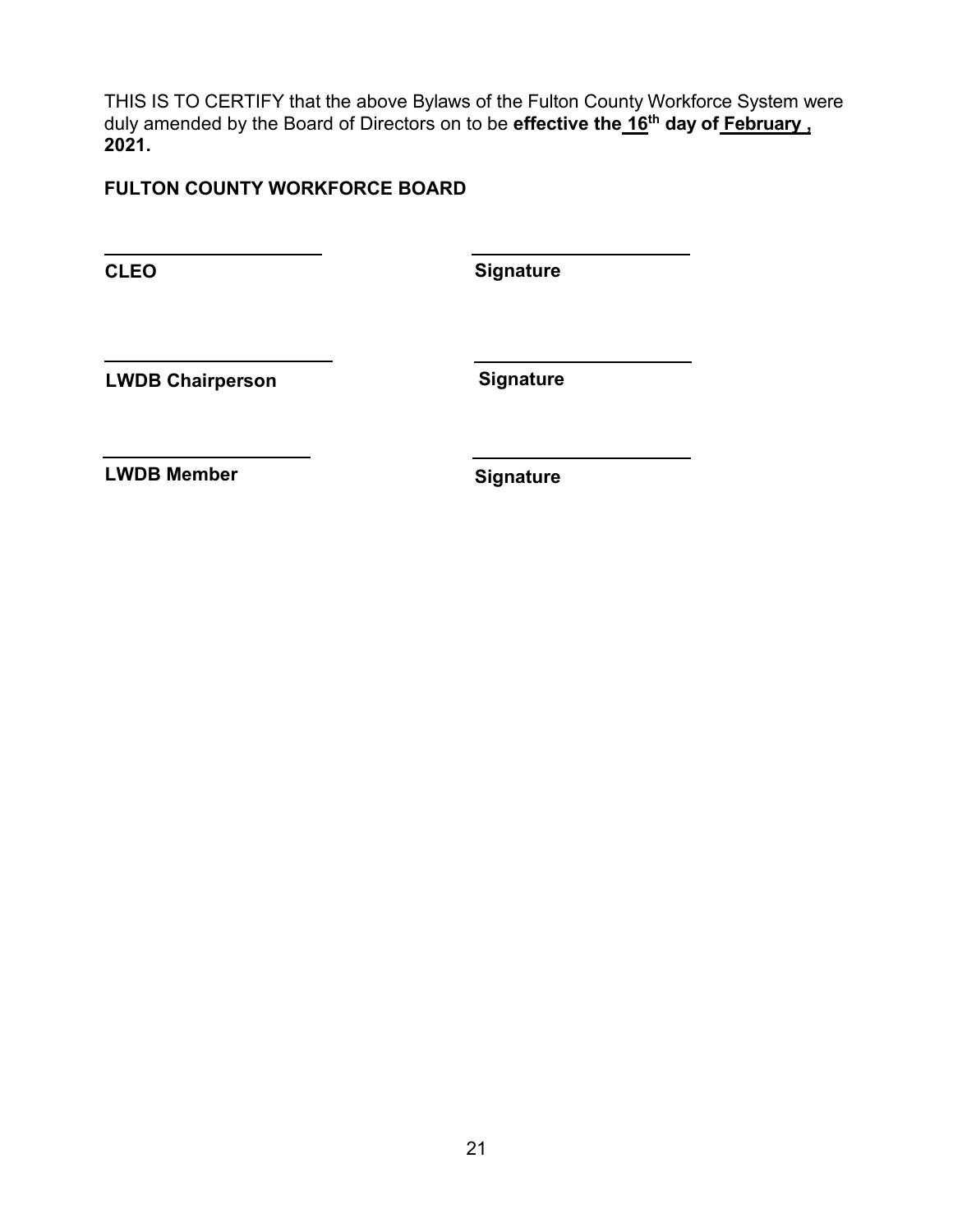## **EXHIBIT "A"**

## **DEFINITIONS FOR TRAVEL RELATED EXPENSES**

1. External Customers would normally be considered as program participants, employers and/or board members. Professional colleagues would normally be considered individuals outside of the organizations influence but sharing common interests and goals of the organization.

2. Internal Customers are employees, contractors, and sub-grantees.

3. A trainer is neither an internal customer nor an external customer and cannot be used to determine if food is allowable.

#### B. ALLOWABLE COSTS

1. Meals that can be paid with Employment and Training Agency (ETA) funds and can be a direct charge or charged through an indirect cost allocation plan.

2. Meals while employees are in travel status are allowable per agency travel policy.

3. Meal costs are allowable when the grantee incurs such costs in the process of conducting meetings or conferences with external customers and other professional colleagues outside of the entity's organization.

4. The cost of a "working lunch" with external customers and other colleagues is only considered "reasonable and necessary" when there is adequate documentation on the necessity of having a meeting during a meal time instead of during normal business hours. Documentation should specify what Employment and Training Agency (ETA)-related subjects were discussed and include a list of participants and dated itemized meal cost receipts.

#### C. DISALLOWED COSTS

1. Charging costs for meals and refreshments while engaging day-to-day business with employees is disallowed.

2. All meals and refreshments at meetings where the attendees are internal customers only are disallowed. This includes but not limited to coffee, bottled water, networking breakfast, lunch and dinner.

3. All above meal costs must be paid with non-ETA federal funds and cannot be paid through an indirect cost allocation plan.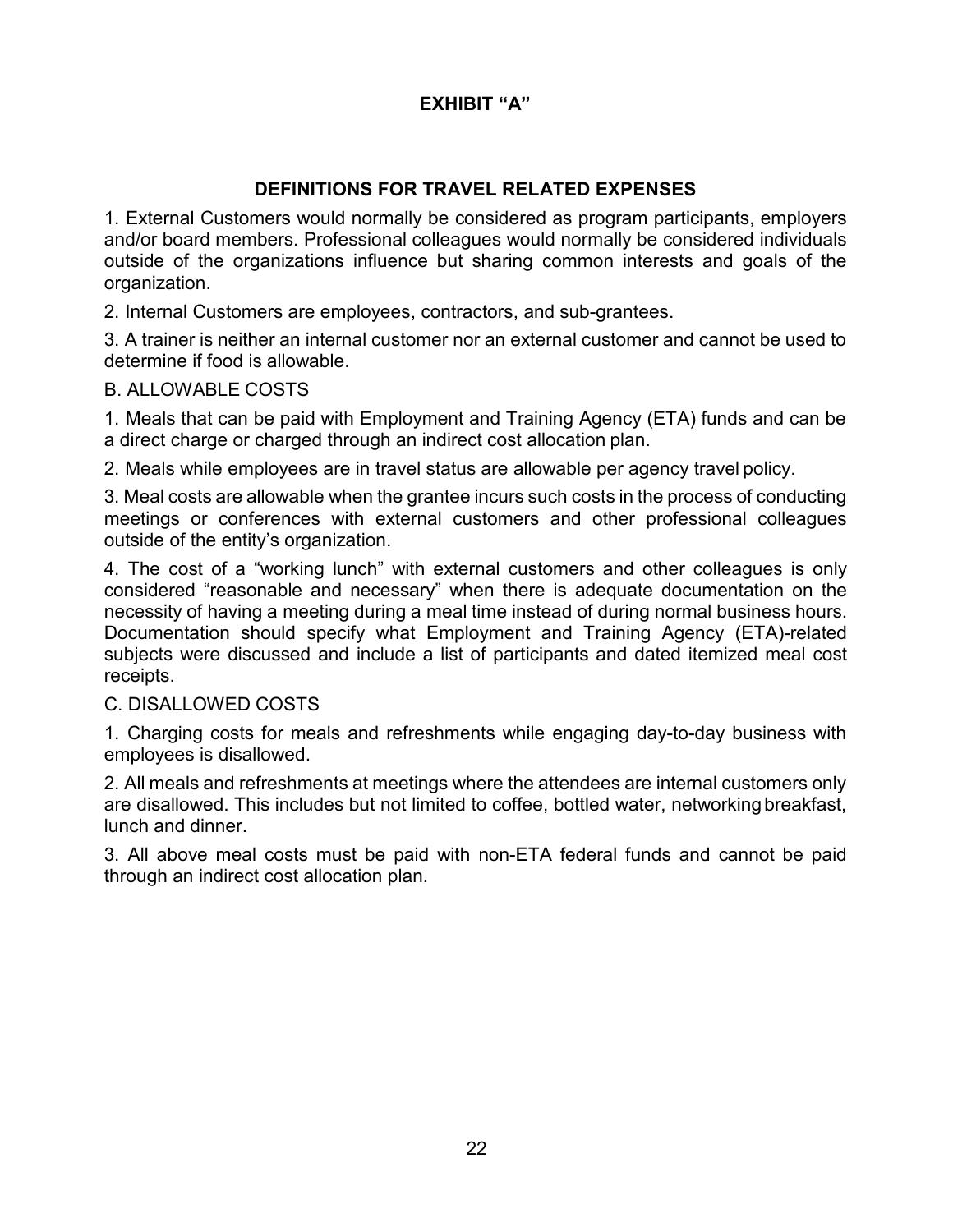#### **EXHIBIT "B"**

#### **CONFLICT OF INTEREST PROVISION**

I hereby affirm and attest that I have read and understand the duties, obligations and restrictions imposed upon me by the Conflict of Interest and Code of Conduct Policy contained at Ga. Comp. R. & Regs. r. 159-2-1-.06, and that to date, I have not engaged in any conduct that would constitute a violation of the Conflict of Interest and Code of Conduct Policy. I hereby further affirm and attest that I will adhere to the duties, obligations, and restrictions identified in the Conflict of Interest and Code of Conduct Policy, and that I will not engage in any conduct which violates that policy so long as I hold the Public Office or Position identified above.

This  $\_\_\_$  day of  $\_\_\_$ , 20 $\_\_\_$ .

Signature: Signature: Signature: Signature: Signature: Signature: Signature: Signature: Signature: Signature: Signature: Signature: Signature: Signature: Signature: Signature: Signature: Signature: Signature: Signature: Si

No Board member, officer, employee, or agent of the Board shall:

**A.** Cast a vote on the provision of any service administered by the Fulton County Workforce System where that member, any member of his or her family, or any organization of which that member or any member of his or her family is an officer, owner, trustee, director, employee, shareholder, partner, consultant, or has any other special interest or relationship that may financially impact the Board member;

**B.** Vote on any matter which would provide direct financial benefit to that Board member; or

**C.** Participate in the award of any grant or contract that is funded through the Fulton County Workforce System where he or she knows that any of the following has a financial interest in the person or organization that will receive or has received the grant or contract: (1) the officer, employee, trustee, director, shareholder, partner, consultant, or other special interest or relationship that may financially impact the Board member; (2) any family member of the officer, employee, trustee, director or agent; (3) any partner of the officer, employee, trustee,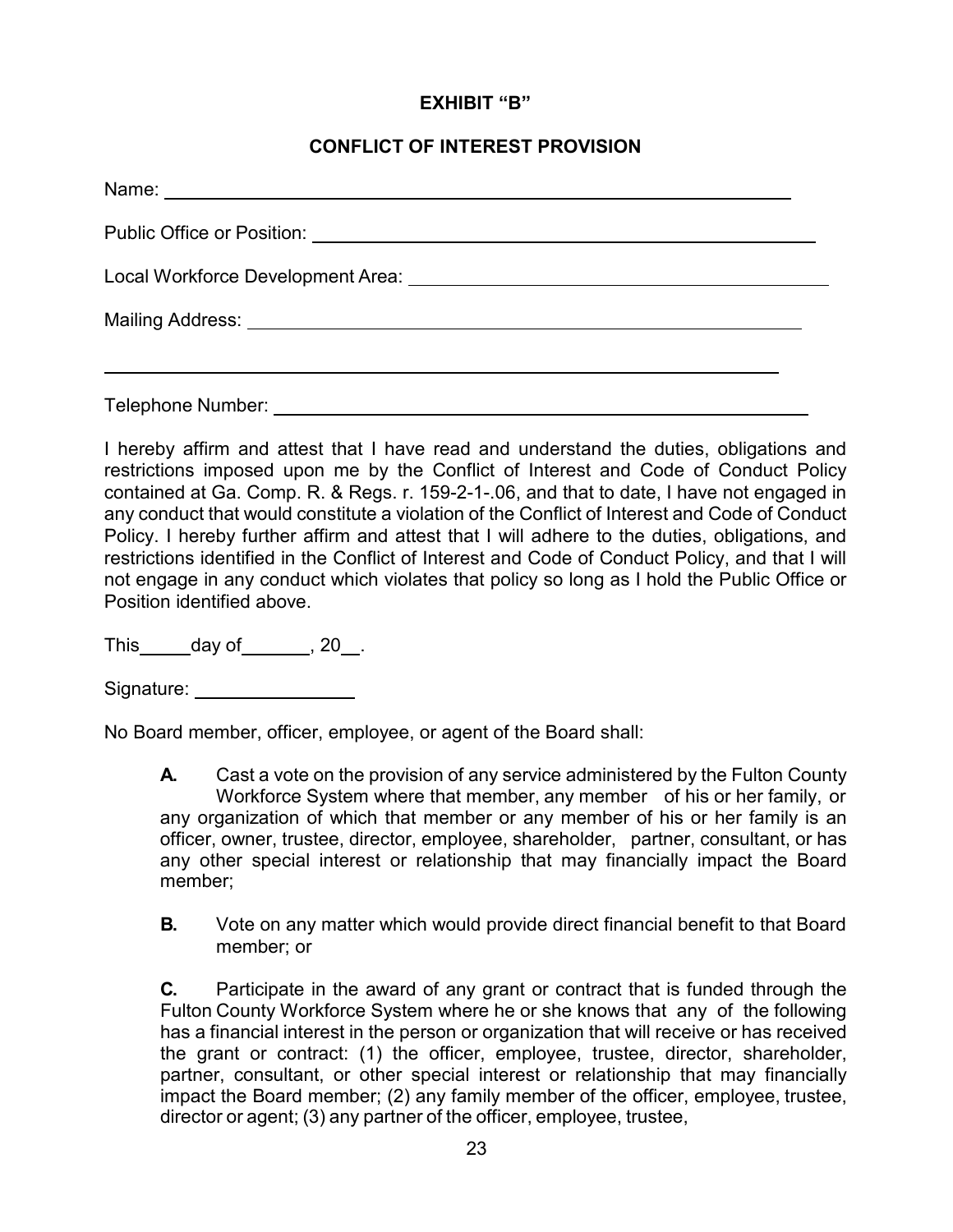director or agent or (4) any person or organization that employs, or is about to employ, any person described in (1), (2), or (3).

It shall be a breach of ethical standards for any member of the Board to participate directly or indirectly in a procurement when the Board member knows that:

**A.** He or she or any individual of his or her immediate family has a financial interest pertaining to the procurement; or

**B.** A business or organization in which he or she, or any individual of his or her immediate family, has a financial interest pertaining to the procurement; or

**C.** Any other person, business, or organization with whom the Board member or any individual of the Board member's immediate family is negotiating or has an arrangement concerning prospective employment is involved in the procurement.

**D.** Where there is a conflict of interest on the part of a Director, such Director shall disclose the material facts as to his or her interest or benefit from the proposed Board action, and, in the event the measure requires approval by the Board, the proposed Board action may then be approved upon the affirmative vote of a majority of the disinterested directors, even though the disinterested directors be less than a quorum. Such interested directors may be counted in determining the presence of a quorum at the meeting at which issue is considered.

Regarding participation, members of the Board shall not vote nor be involved in the discussion of the provision of services by that member (or any organization which that member directly represents) or any matter in which the member is in a position to make or influence a procurement decision in which that member has an economic interest.

Members of the Board who have such a conflict shall identify themselves to the Chairperson of the Board prior to the discussion and vote of such agenda items. The disqualification of Board members from participation in procurement or other decisions shall be recorded in the minutes of the Board's meeting. The Chairperson of the Board shall be responsible for assuring Board members avoid the risk or appearance of conflict of interest.

For purposes of this conflict of interest provision, no "direct financial benefit' shall arise from a Board member's employment, employment by an organization that a Board member represents, or participation in a Board program that is administered by a contractor that is controlled by or related to the Board member or the organization that he or she represents.

No Director, officer, employee, or agent of the Board shall:

**A.** Solicit or accept gratuities, favors, or anything of monetary value from contractors, suppliers or potential contractors or suppliers; or

**B.** Solicit, accept, or agree to accept any benefits for exercising WIOA authority and performing their duties.